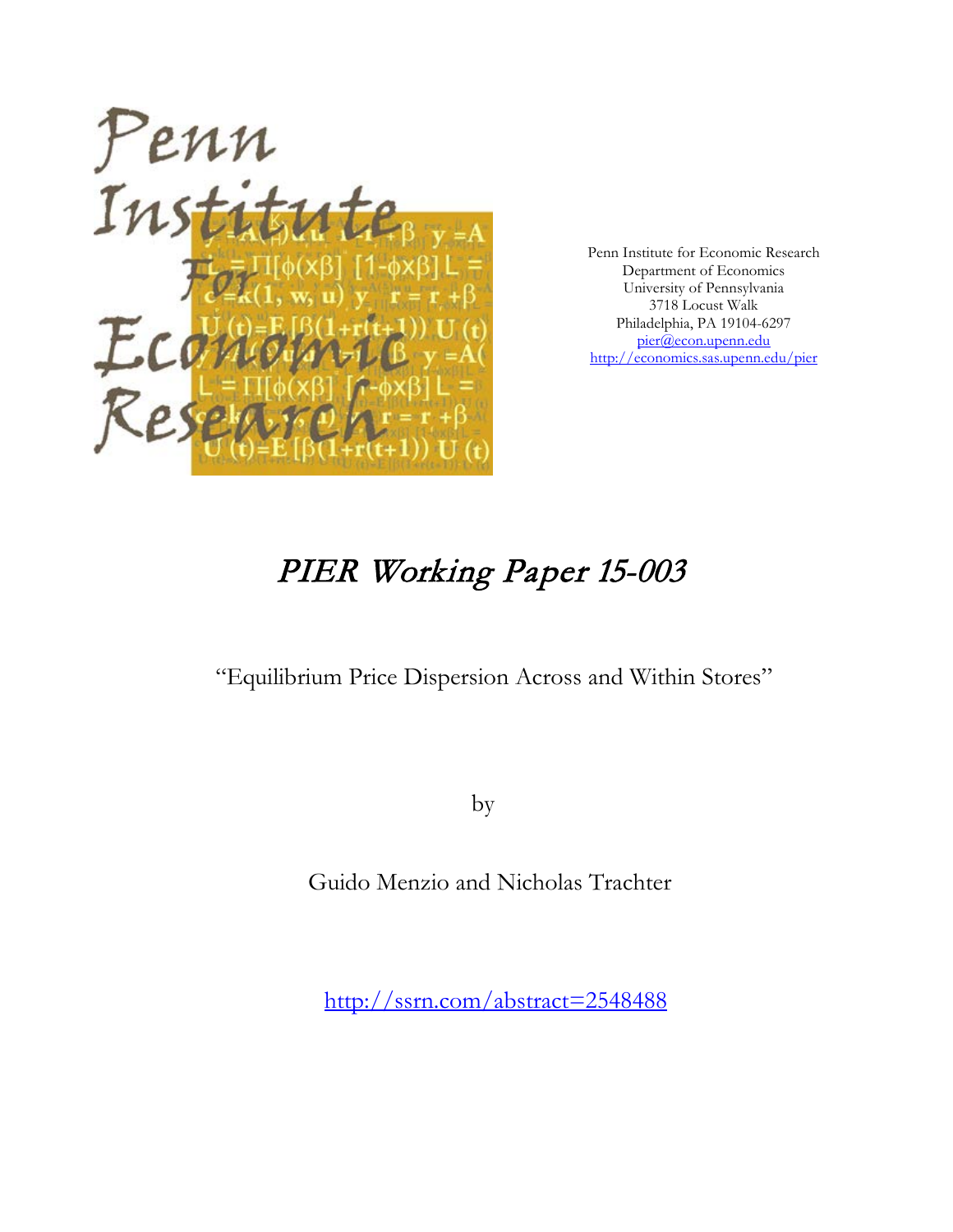## Equilibrium Price Dispersion Across and Within Stores<sup>∗</sup>

Guido Menzio

NICHOLAS TRACHTER

University of Pennsylvania and NBER

Federal Reserve Bank of Richmond

January 2015

#### Abstract

We develop a search-theoretic model of the product market that generates price dispersion across and within stores. Buyers differ with respect to their ability to shop around, both at different stores and at different times. The fact that some buyers can shop from only one seller while others can shop from multiple sellers causes price dispersion across stores. The fact that the buyers who can shop from multiple sellers are more likely to be able to shop at inconvenient times induces causes price dispersion within stores. Specifically, it causes sellers to post different prices for the same good at different times in order to discriminate between different types of buyers.

JEL Codes: D43.

Keywords: Search, Price dispersion, Price discrimination, Bargain hunting.

<sup>∗</sup>Menzio: Department of Economics, University of Pennsylvania, 3718 Locust Walk, Philadelphia, PA 19013 (email: gmenzio@sas.upenn.edu). Trachter: Federal Reserve Bank of Richmond, 701 E. Byrd Street, Richmond, VA 23219 (email: nicholas.trachter@rich.frb.org). The views expressed in this paper are those of the authors and do not necessarily represent the views of the Federal Reserve Bank of Richmond or the Federal Reserve System.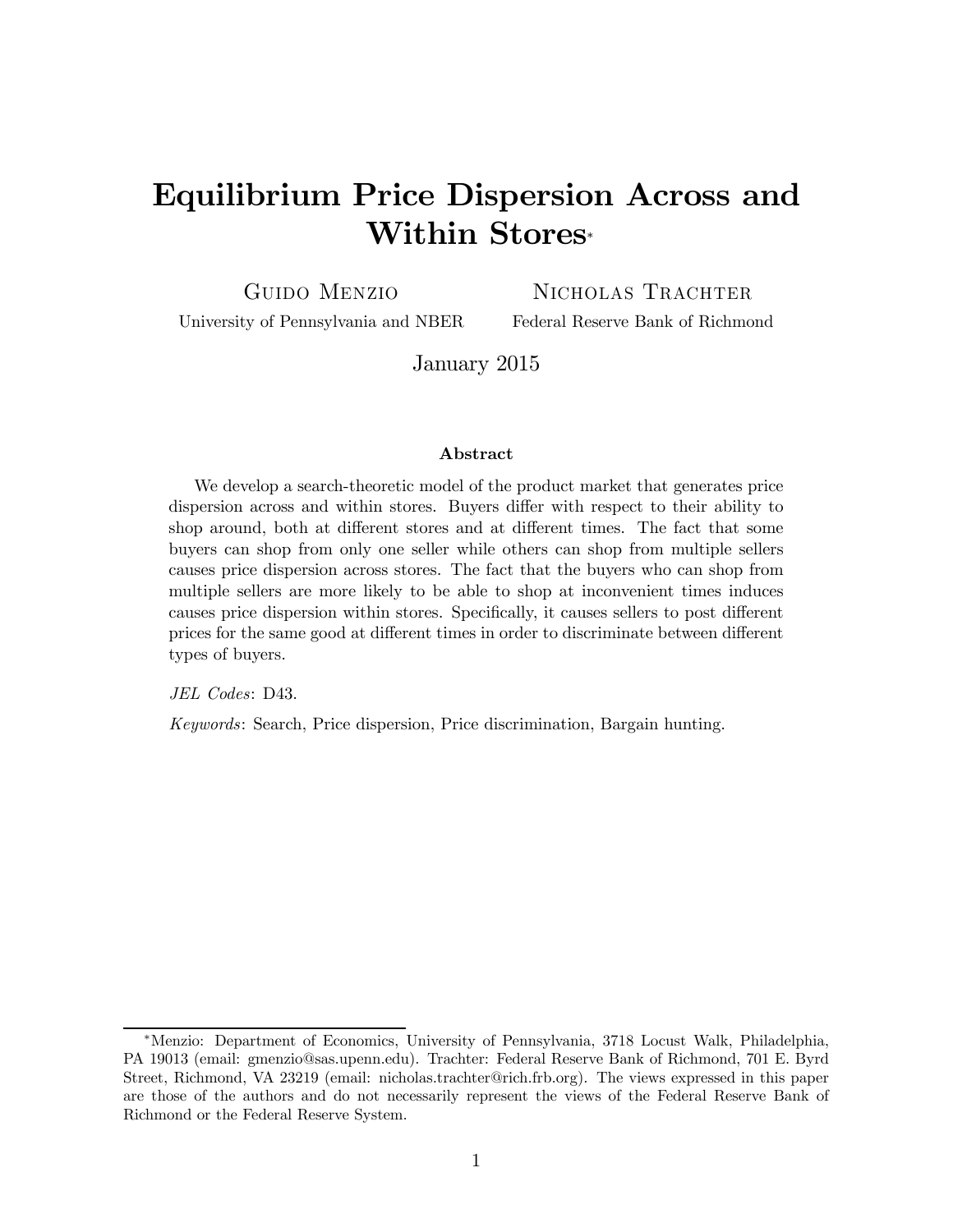## 1 Introduction

It is a well-known fact that the same product is sold at very different prices, even when one restricts attention to sales taking place in the same geographical area and in the same narrow period of time. For instance, Sorensen (2000) finds that the average standard deviation of the price posted by different pharmacies for the same drug in the same town in upstate New York is 22%. In a more systematic study of price dispersion that covers 1.4 million goods in 54 geographical markets within the US, Kaplan and Menzio (2014b) find that the average standard deviation of the price at which the same product is sold within the same geographical area and the same quarter is 19%. Moreover, it appears that price dispersion is caused by both difference in prices across different stores and difference in prices within each store. For instance, Kaplan and Menzio (2014b) find that on average roughly half of the overall variance of prices for the same good in the same market and in the same quarter is due to the fact that different stores sell the same good at a different price on average, and the other half is due to the fact that the same store sells the same good at different prices in different transactions taking place during the same quarter.

In this paper, we develop a search-theoretic model of price dispersion across and within stores by combining the standard theory of price dispersion of, e.g., Butters (1977) and Burdett and Judd (1983) and the standard theory of intertemporal price discrimination of, e.g., Conslik, Gerstner and Sobel (1984) and Sobel (1984). The resulting model offers a tractable and unified framework to study the extent and shape of price dispersion and its different causes.<sup>1</sup>

Specifically, we build a model of the market for an indivisible good. On the demand side, there are buyers who differ with respect to their ability to shop at different stores, as well as with respect to their ability to shop at different times: Some buyers can shop from only one seller while others can shop from multiple sellers, and some buyers can shop only in the daytime while others can shop both in the daytime and in the nighttime. On the

 $1$ Besides intertemporal price discrimination, there are other explanations for why a seller would charge different prices for the same good within the same quarter. First, as in Sheshinski and Weiss (1974), Benabou (1988) or Burdett and Menzio (2013), a seller may change his nominal price during a quarter in order to keep up with the movements in the aggregate price level (more or less frequently depending on inflation and menu costs). Although, this theory of within store price dispersion seems unlikely to be relevant in a low-inflation environment like the US economy in the 2000s. Second, as suggested by Aguirregabiria (1999), a seller may change his price during a quarter in response to changes in his inventories of the good. Finally, as suggested by Menzio and Trachter (2014), a large seller may change his price over time in order to occasionally price out of the market a fringe of small sellers.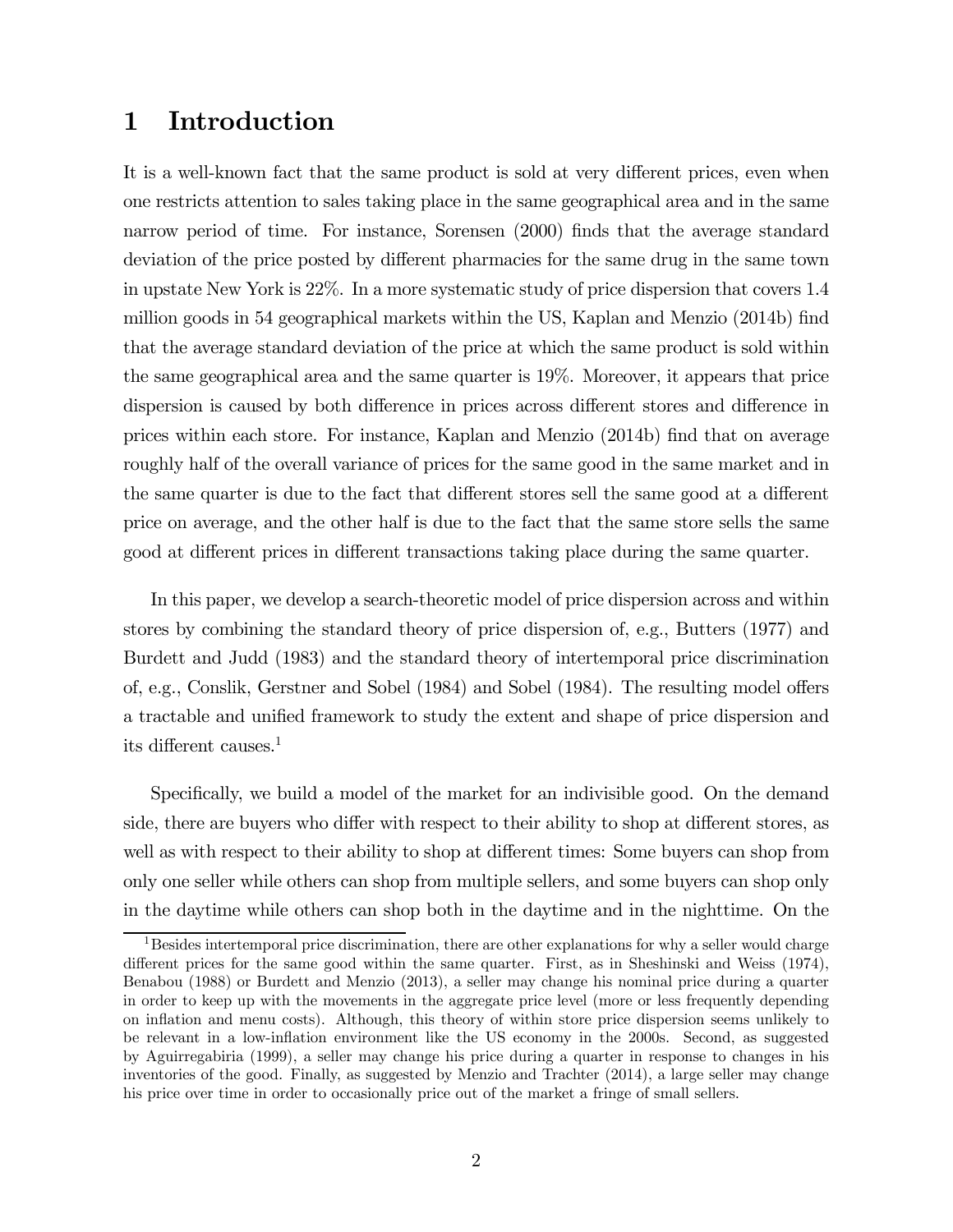supply side, there are identical sellers and each seller posts a (potentially different) price for the good in the daytime and in the nighttime.

We prove the existence and uniqueness of equilibrium. The equilibrium always features price variation across stores. Moreover, if the buyers who are able to shop at both times are–on average–also able to shop from more stores than the buyers who can only shop in the daytime, the equilibrium features price variation within stores. In particular, the equilibrium is such that some sellers post a strictly lower price in the nighttime than in the daytime. On the other hand, if the buyers who are able to shop at both times of day are–on average–less able at shopping from multiple stores, the equilibrium features no price variation within stores. That is, sellers do not vary their price over time.

Intuitively, price dispersion across stores arises because sellers meet some buyers who cannot purchase from any other store and some other buyers who can and–as explained in Butters (1977) and Burdett and Judd (1983)–this heterogeneity induces identical sellers to post different prices for the same good. Price dispersion within stores arises because–if the buyers who are more likely to be able to shop at nighttime are also more likely to be able to shop from multiple stores–a seller can compete more fiercely for these buyers without losing revenues on the other customers by charging a lower price at night than during the day.

The paper's main contribution is to combine in a unified and simple search-theoretic framework the insights of the literature on price dispersion and the insights of the literature on intertemporal price discrimination. Compared to the classic papers on price dispersion, our model is richer because it introduces a time dimension and characterizing the equilibrium distribution of multidimensional price vectors across stores poses new technical challenges that are first tackled in this paper.2 Compared to the classic papers on intertemporal price discrimination, our model is richer as the analysis is carried out in an equilibrium framework that generates price dispersion across stores. Moreover, our model shows that the same element is sufficient to generate both equilibrium price dispersion and intertemporal price discrimination: Heterogeneity across buyers in their ability

 $2$ In Butters (1977), Varian (1980) and Burdett and Judd (1983), each seller is indifferent between posting any price on the support of the equilibrium price distribution. Therefore, if sellers choose different prices on different days, these models would generate price dispersion both across and within stores. However, this result would not be robust to the introduction of menu costs (which would discourage sellers from resetting their prices if there is not a strictly positive benefit from doing so) or to the introduction of heterogeneity in the sellers' cost of production (which would break the seller's indifference between any price on the support of the equilibrium distribution).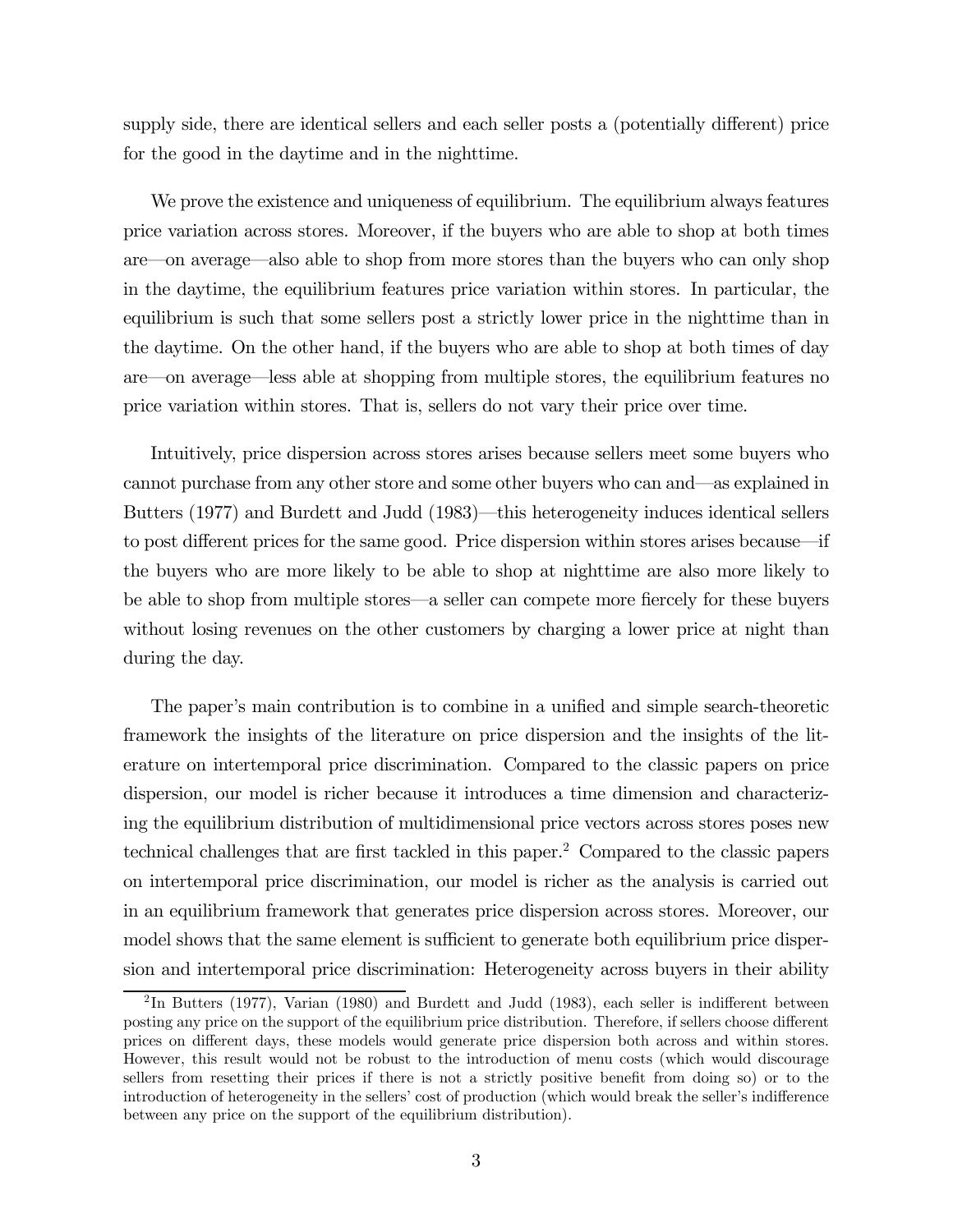to shop around, at different locations and at different times of the day.<sup>3</sup> The empirical evidence in Aguiar and Hurst (2007) and Kaplan and Menzio (2014a, 2014b) suggests that these traits are common to individuals with a relatively low value of time, such as the elderly and the unemployed.

## 2 Environment

We consider the market for an indivisible good that operates in two periods: daytime and nighttime.<sup>4</sup> On one side of the market, there is a measure 1 of identical sellers who can produce the good on demand at a constant marginal cost, which we normalize to zero. Each seller simultaneously and independently posts a pair of prices  $(p_d, p_n)$ , where  $p_d \in [0, u]$  is the price of the good during the day,  $p_n \in [0, u]$  is the price of the good during the night, and  $u > 0$  is the buyers' valuation of the good. We denote as  $G(p_d, p_n)$  the distribution of prices across sellers. Similarly, we denote as  $F_d$  the marginal distribution of daytime prices and as  $F_n$  the marginal distribution of nighttime prices. Finally, we denote as  $F_m$  the marginal distribution of the lowest price of each seller.

On the other side of the market, there is a measure  $\theta_x > 0$  of buyers of type x, and a measure  $\theta_y > 0$  of buyers of type y. The two types of buyers differ with respect of their ability to shop from different sellers, as well as with respect of their ability to shop at different times of the day. In particular, a buyer of type  $x$  is in contact with only one seller with probability  $\alpha_x \in (0,1)$  and with multiple (for the sake of simplicity, two) sellers with probability  $1-\alpha_x$ . The buyer observes both the morning and afternoon price of the sellers with whom he is contact. However, the buyer is able to shop from these sellers during both the daytime and the nighttime only with probability  $1 - \beta_x$ . With

<sup>3</sup>Existing theories of intertemporal price discrimination assume that buyers differ in their valuation of the good. In Conslik, Gerstner and Sobel (1984) there are high and low valuation buyers. In Sobel (1984), one type of buyer has a higher valuation and a higher discount factor than the other type. In Albrecht, Postel-Vinay and Vroman (2012), one type of buyer has a higher valuation and consume the good faster than the other type. Generally, the elements that are needed for intertemporal price discrimination to be profitable and feasible are that: (a) some buyers are willing to pay more for the good than others, and (b) these buyers are also less flexible in the timing of their purchases. In this paper we show that both of these elements follows from one common difference: some buyers are worse than others at shopping at different stores (which increases their expected willingness to pay) and at different times (which makes them less flexible in the timing of their purchases).

<sup>&</sup>lt;sup>4</sup>The reader should not interpret day and night literally. The key assumption is that some buyers are flexible with respect to their shopping time and others are not. Therefore, the reader can interpret the nighttime as Monday morning, as a particular day every week, or even as one particular day in any given month. Similarly, the reader can interpret the daytime as every time other than Monday morning, or as every day of the week/month except for the one where sales are scheduled.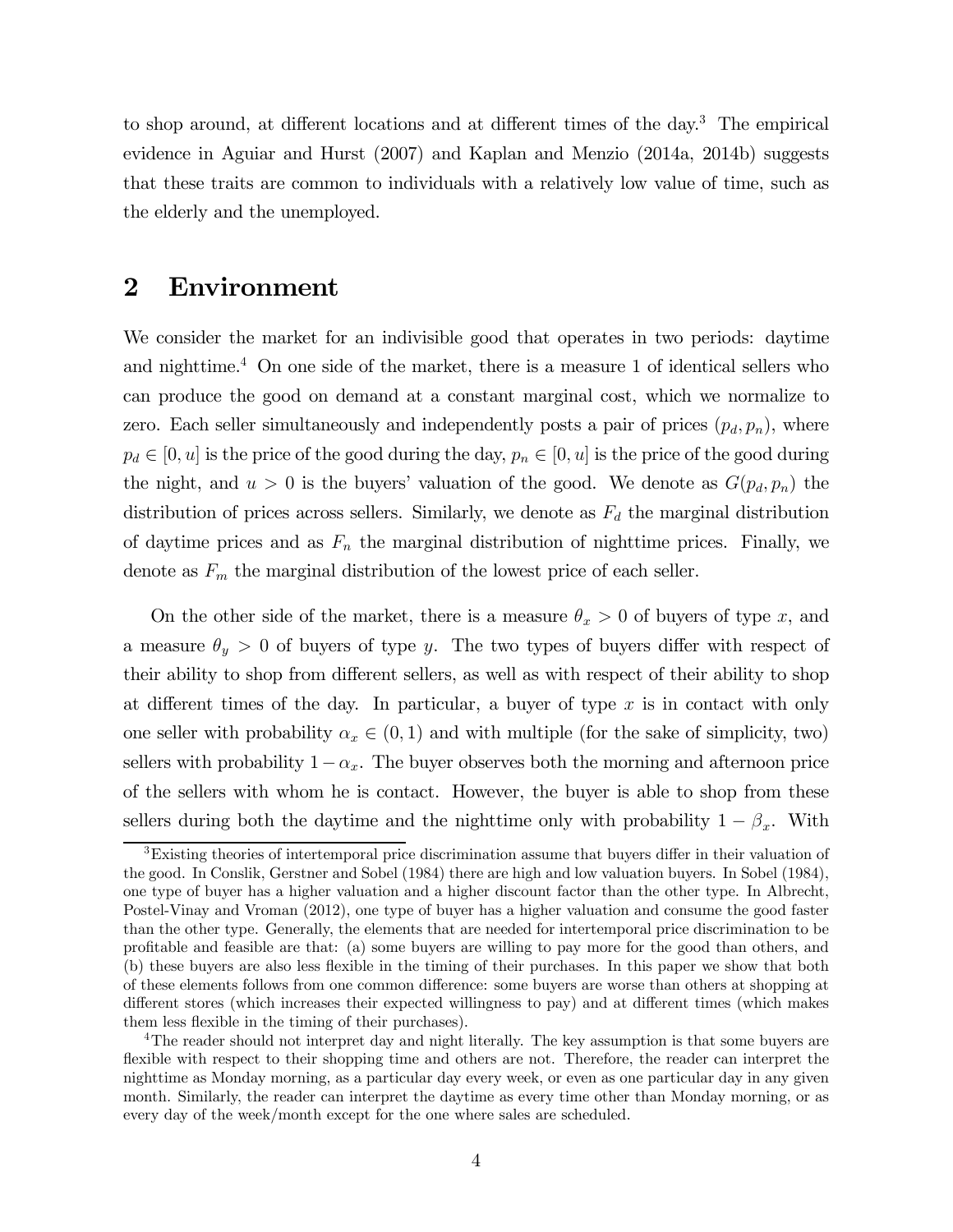probability  $\beta_x \in (0,1)$ , the buyer is able to shop from the contacted sellers only during the daytime. Similarly, a buyer of type y is in contact with one seller with probability  $\alpha_y$ , and with multiple (two) sellers with probability  $1 - \alpha_y$ . A buyer of type y is able to shop from the contacted sellers during both the daytime and the nighttime with probability  $1 - \beta_y$  and only during the daytime with probability  $\beta_y$ . Both types of buyers enjoy a utility of  $u - p$  if they purchase the good at the price p, and a utility of zero if they do not purchase the good. Without loss in generality, we assume that buyers of type  $x$  are in contact with fewer sellers than buyers of type y, i.e. we assume  $\alpha_x \ge \alpha_y$ .

The definition of equilibrium for this model market is standard (see, e.g., Burdett and Judd 1983 or Head et alii 2012).

**Definition 1:** An equilibrium is a price distribution  $G$  such that the seller's profit is maximized everywhere on the support of  $G$ .

## 3 Characterization of equilibrium

In this section, we characterize the equilibrium set. We carry out the analysis in four steps. In Subsection 3.1, we show that we can restrict attention to equilibria in which every seller chooses a price for the good in the night that is non-greater than the price for the good in the day. In Subsection 3.2, we consider an equilibrium in which the profit of a seller attains its maximum for all daytime prices  $p_d$  on the support of the marginal distribution  $F_d$ , as well as for all nighttime prices  $p_n$  on the support of the marginal distribution  $F_n$ . We show that—if and only if buyers of type x are in contact with fewer sellers than buyers of type  $y$  and they are less likely to be able to shop in the nighttime–this equilibrium exists and features price dispersion across and within sellers. In Subsection 3.3, we consider an equilibrium in which the profit of a seller attains its maximum for all prices  $(p_d, p_n)$  with  $p_d = p_n$ . We show that—if and only if buyers of type  $x$  are in contact with fewer sellers than buyers of type  $y$  and they are more likely to shop in the nighttime–this equilibrium exists and features price dispersion across sellers but not within sellers. Finally, in Subsection 3.4, we rule out other types of equilibria.

#### 3.1 A general property of equilibrium

As a preliminary step, we show that we can restrict attention to equilibria in which sellers post prices  $(p_d, p_n)$  such that  $p_n \leq p_d$ . This is the case because—by assumption—those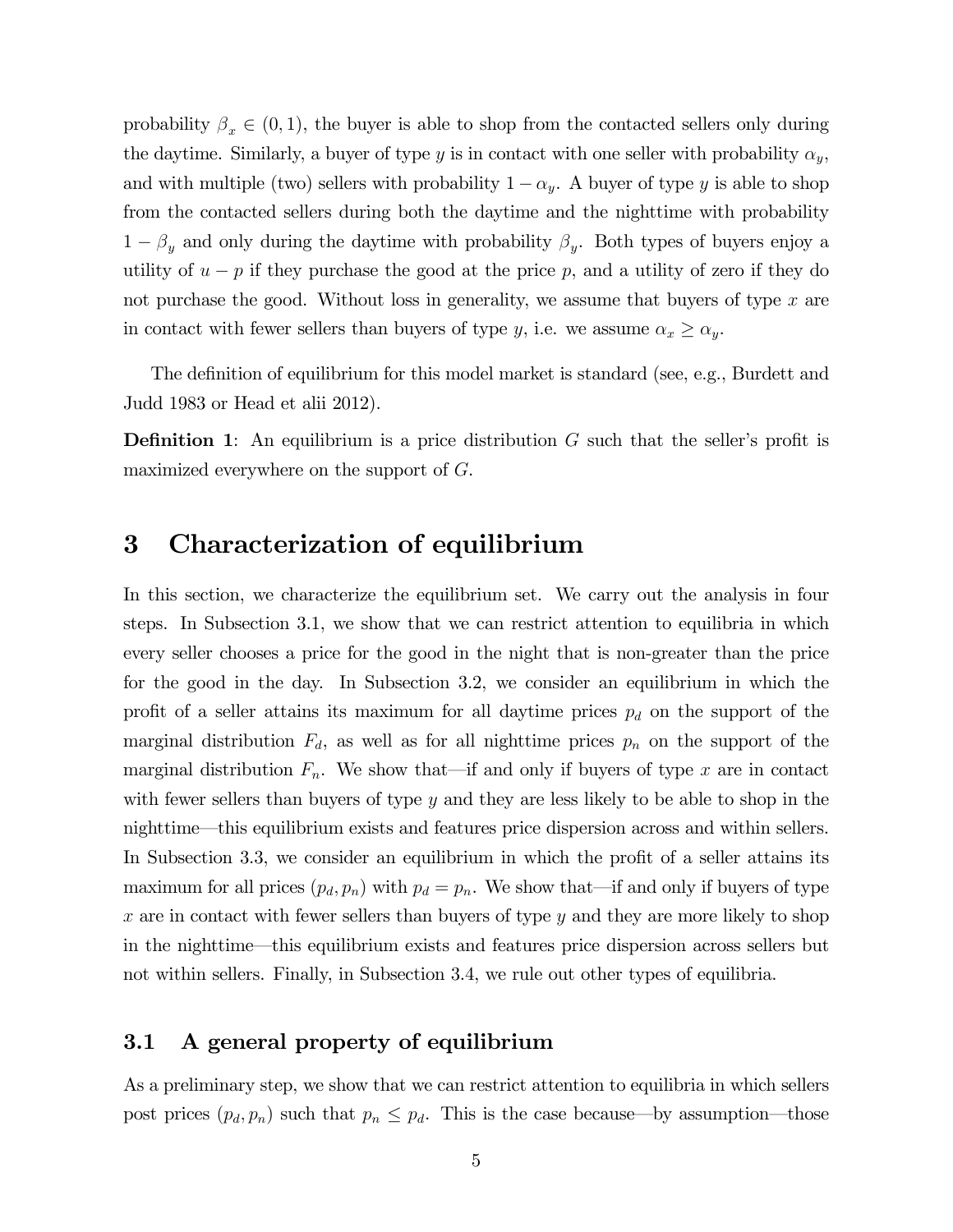buyers who can shop in the nighttime can also shop in the daytime and, hence, a seller posting a higher price in the nighttime than in the daytime enjoys the same profit and exerts the same competition on other seller as if he were to post the same price at both times of day.

To formalize the above argument, consider an equilibrium in which the marginal price distributions are continuous functions<sup>5</sup>  $F_d$ ,  $F_n$  and  $F_m$ . A seller who posts prices  $(p_d, p_n) \in$  $[0, u]^2$  enjoys a profit

$$
V(p_d, p_n) = [\mu_{1d} + \mu_{2d}(1 - F_d(p_d))] p_d
$$
  
+  $[\mu_{1n} + \mu_{2n}(1 - F_m(\min\{p_d, p_n\}))] \min\{p_d, p_n\},$  (1)

where the constants  $\mu_{1d}$  and  $\mu_{1n}$  are defined as

$$
\mu_{1d} = \theta_x \alpha_x \beta_x + \theta_y \alpha_y \beta_y, \n\mu_{1n} = \theta_x \alpha_x (1 - \beta_x) + \theta_y \alpha_y (1 - \beta_y),
$$
\n(2)

and the constants  $\mu_{2d}$  and  $\mu_{2n}$  are defined as

$$
\mu_{2d} = 2\theta_x (1 - \alpha_x)\beta_x + 2\theta_y (1 - \alpha_y)\beta_y,
$$
  
\n
$$
\mu_{2n} = 2\theta_x (1 - \alpha_x)(1 - \beta_x) + 2\theta_y (1 - \alpha_y)(1 - \beta_y).
$$
\n(3)

Let us briefly explain (1). The seller meets  $\mu_{1d}$  buyers who are not in contact with any other seller and who can only shop in the daytime. Each one of these buyers will purchase the good from the seller at the price  $p_d$ . The seller meets  $\mu_{1n}$  buyers who are not in contact with any other seller and who can shop both in the daytime and in the nighttime. Each one of these buyers will purchase the good from the seller at the price  $\min\{p_d, p_n\}.$ The seller meets  $\mu_{2d}$  buyers who are in contact with a second seller and who can only shop in the daytime. Each one of these buyers will purchase the good from the seller if  $p_d$  is lower than the afternoon price posted by the second seller they contacted, an even that occurs with probability  $1 - F_d(p_d)$ . Finally, the seller meets  $\mu_{2n}$  buyers who are in contact with a second seller and can shop both in the daytime and in the nighttime. Each one of these buyers will purchase the good from the seller if  $\min\{p_d, p_n\}$  is lower than the lowest price posted by the second seller they meet, an event that occurs with probability  $1 - F_m(\min\{p_d, p_m\}).$ 

<sup>&</sup>lt;sup>5</sup>The assumption that the distribution functions  $F_d$ ,  $F_n$  and  $F_m$  are continuous is for the sake of exposition only. It is straightforward to generalize Lemma 1 to the case in which these distribution functions have mass points.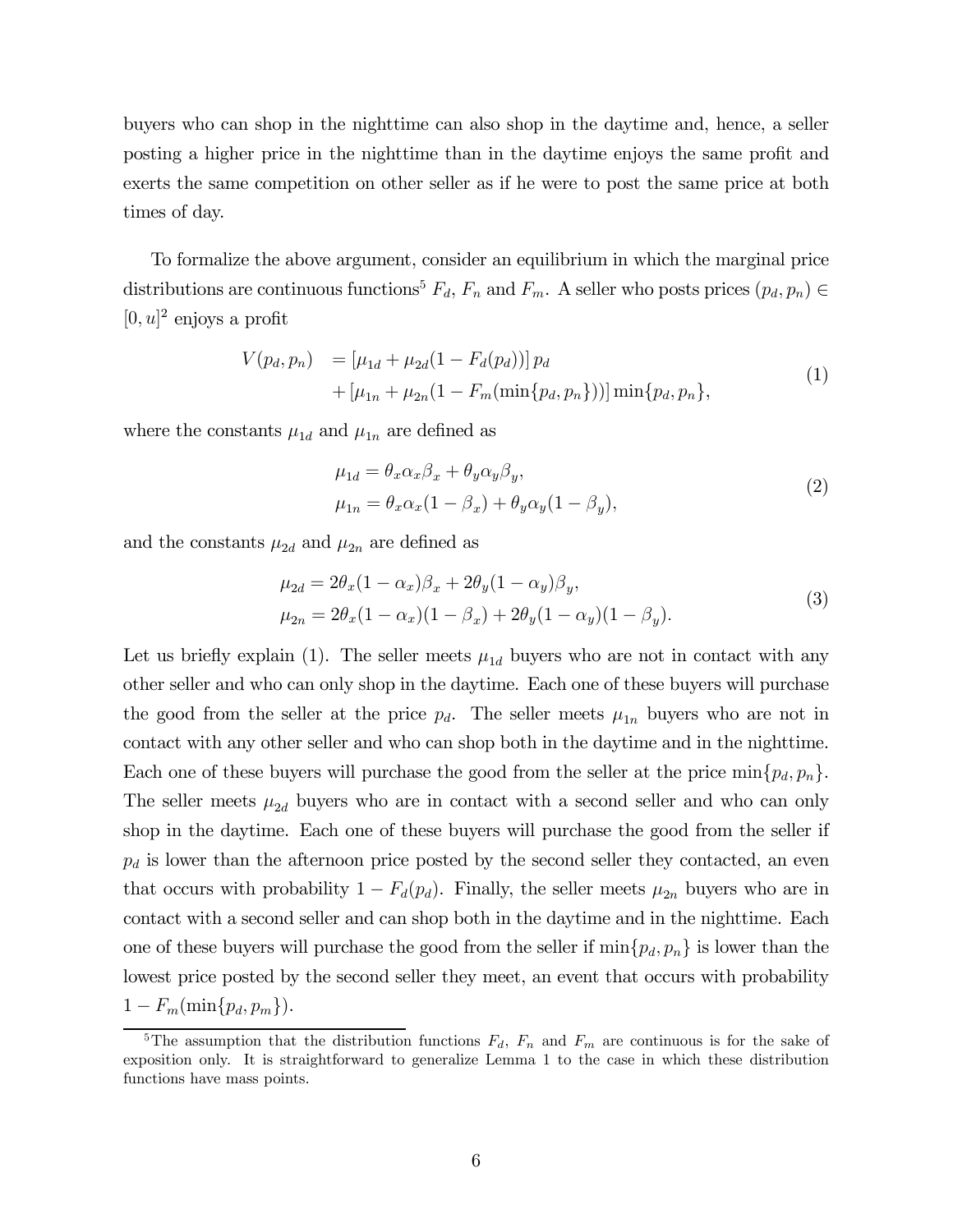A seller posting the prices  $(p_d, p_n) \in [0, u]^2$  with  $p_n > p_d$  enjoys a profit

$$
V(p_d, p_n) = [\mu_{1d} + \mu_{2d}(1 - F_d(p_d))] p_d
$$
  
+ [\mu\_{1n} + \mu\_{2n}(1 - F\_m(p\_d))] p\_d. (4)

Notice that the seller's profit does not depend on the nighttime price. Indeed, if  $p_n > p_d$ , the seller never makes a sale in the nighttime. The customers who can only shop in the daytime will purchase at the price  $p_d$ . The customers who can shop both in the daytime and in the nighttime will choose to purchase during the day at the price  $p_d$ . Therefore, the seller enjoys the same profit if he were to post the prices  $(p_d, p_d)$  rather than  $(p_d, p_n)$ .

Now, suppose that there is an equilibrium G in which some sellers post  $(p_d, p_n)$  with  $p_n > p_d$ . Consider an alternative price distribution  $\hat{G}$  in which the sellers posting  $(p_d, p_n)$ with  $p_n > p_d$  change their prices to  $(p_d, p_d)$ , while the sellers posting  $(p_d, p_n)$  with  $p_n \leq$  $p_d$  keep their prices unchanged. Clearly, the marginal price distributions  $\hat{F}_d$  and  $\hat{F}_m$ associated with  $\hat{G}$  are the same as the marginal price distributions  $F_d$  and  $F_m$  associated with G. Since the prices  $(p_d, p_n)$  with  $p_n \leq p_d$  maximize the profit of the seller given G, they also maximize the profit of the seller given  $\hat{G}$ , as the profit function (1) only depends on the marginals  $F_d$  and  $F_m$ . Moreover, since the prices  $(p_d, p_n)$  with  $p_n > p_d$  maximize the profit of the seller given G, the prices  $(p_d, p_d)$  maximize the profit of the seller given  $\tilde{G}$ , as the seller's profit function (1) only depends on the marginal  $F_d$  and  $F_m$  and, as shown in (4), the seller is indifferent between posting  $(p_d, p_n)$  and  $(p_d, p_d)$ . Thus, the joint price distribution  $\tilde{G}$  is an equilibrium and it is—along all relevant dimensions—equivalent to the equilibrium joint price distribution  $G$ .

We have therefore established the following Lemma.

**Lemma 1.** Without loss in generality, we can restrict attention to equilibria  $G$  in which every seller posts a price $(p_d, p_n) \in [0, u]^2$  with  $p_n \leq p_d$ , and the marginal distribution of lowest prices,  $F_m$ , is equal to the marginal distribution of night prices,  $F_n$ .

#### 3.2 Equilibrium with price dispersion across and within stores

In this section, we look for an equilibrium G in which every seller posts prices  $(p_d, p_n) \in$  $[0, u]^2$  with  $p_n \leq p_d$  and such that the marginal distribution of daytime prices,  $F_d$ , and the marginal distribution of nighttime prices,  $F_n$ , are respectively given by

$$
F_d(p) = 1 - \frac{\mu_{1d}}{\mu_{2d}} \frac{u - p}{p}, \forall p \in [p_{d\ell}, p_{dh}],
$$
\n(5)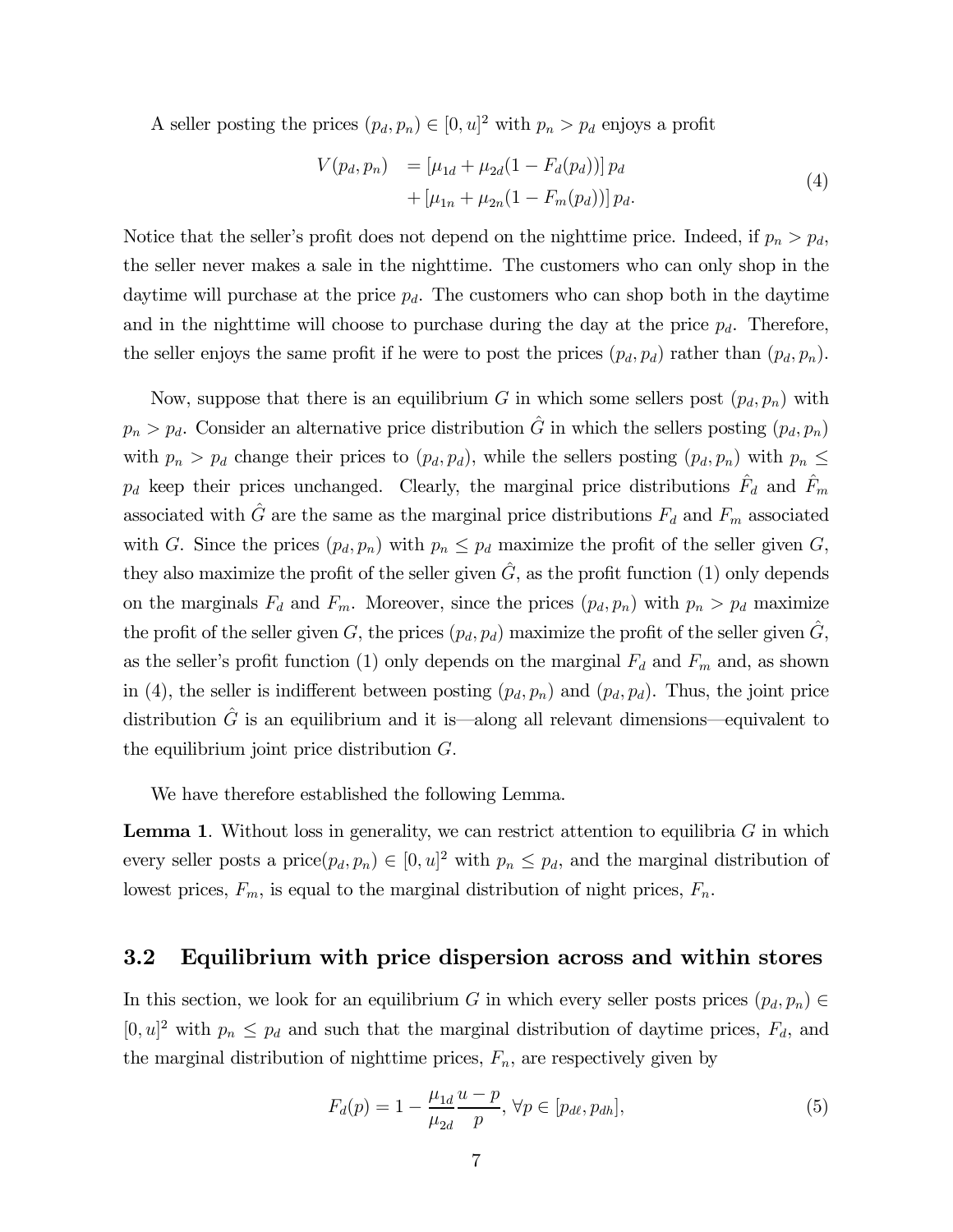and

$$
F_n(p) = 1 - \frac{\mu_{1n}}{\mu_{2n}} \frac{u - p}{p}, \forall p \in [p_{n\ell}, p_{n\ell}],
$$
\n(6)

where the boundaries of the support of the distributions are

$$
p_{t\ell} = \frac{\mu_{1t}}{\mu_{1t} + \mu_{2t}} u, \quad \text{for } t = \{d, n\}
$$
  
\n
$$
p_{th} = u, \qquad \text{for } t = \{d, n\}.
$$
 (7)

Given the marginal price distributions  $F_d$  and  $F_n$  in (5) and (6), we can identify the region where the profit of the seller attains its maximum. In general, a seller posting prices  $(p_d, p_n) \in [0, u]^2$  with  $p_n \leq p_d$  attains a profit of

$$
V(p_d, p_n) = [\mu_{1d} + \mu_{2d}(1 - F_d(p_d))] p_d + [\mu_{1n} + \mu_{2n}(1 - F_n(p_n))] p_n.
$$
 (8)

If the seller post prices  $(p_d, p_n)$  such that  $p_d \in [p_{d\ell}, p_{dh}], p_n \in [p_{n\ell}, p_{nh}]$  and  $p_n \leq p_d$ , his profit is given by

$$
V(p_d, p_n) = [\mu_{1d} + \mu_{1n}] u,
$$
\n(9)

where  $(9)$  follows from  $(8)$  and from the expressions for the marginal price distributions  $F_d$  and  $F_n$  in (5) and (6). Notice that (9) is a constant, i.e. the seller's profit attains the same value for all prices  $p_d$  on the support of the marginal distribution  $F_d$  and for all prices  $p_n$  on the support of the marginal price distribution  $F_n$ . Moreover, this profit is equal to the profit that the seller would attain if he were to charge the buyer's reservation price  $u$  both in the daytime and in the nighttime and sell only to those buyers who are not in contact with any other seller.

If the seller post prices  $(p_d, p_n)$  such that  $p_d \in [p_{d\ell}, p_{dh}], p_n \in [0, p_{n\ell})$  and  $p_n \leq p_d$ , his profit is given by

$$
V(p_d, p_n) = \mu_{1d} u + (\mu_{1n} + \mu_{2n}) p_n
$$
  

$$
< [\mu_{1d} + \mu_{1n}] u,
$$
 (10)

where the first line on the right-hand side of (10) follows from (8) and the fact that  $F_n(p_n)=0$  for all  $p_n \leq p_{n\ell}$ , and the second line on the right-hand side of (10) follows from  $p_n < p_{n\ell}$  and  $p_{n\ell} = u\mu_{1n}/(\mu_{1n} + \mu_{2n})$ . Therefore, for any  $(p_d, p_n)$  such that  $p_d \in [p_{d\ell}, p_{dh}]$ ,  $p_n \in [0, p_{n\ell})$  and  $p_n \leq p_d$ , the profit of the seller is lower than in (9). This result is intuitive as lowering the price  $p_n$  below  $p_{n\ell}$  reduces the profit per sale without increasing the probability of making a sale to a night shopper. Similarly, for any  $(p_d, p_n)$  such that  $p_d \in [0, p_{d\ell}), p_n \in [0, p_{nh}]$  and  $p_n \leq p_d$ , the profit of the seller is lower than in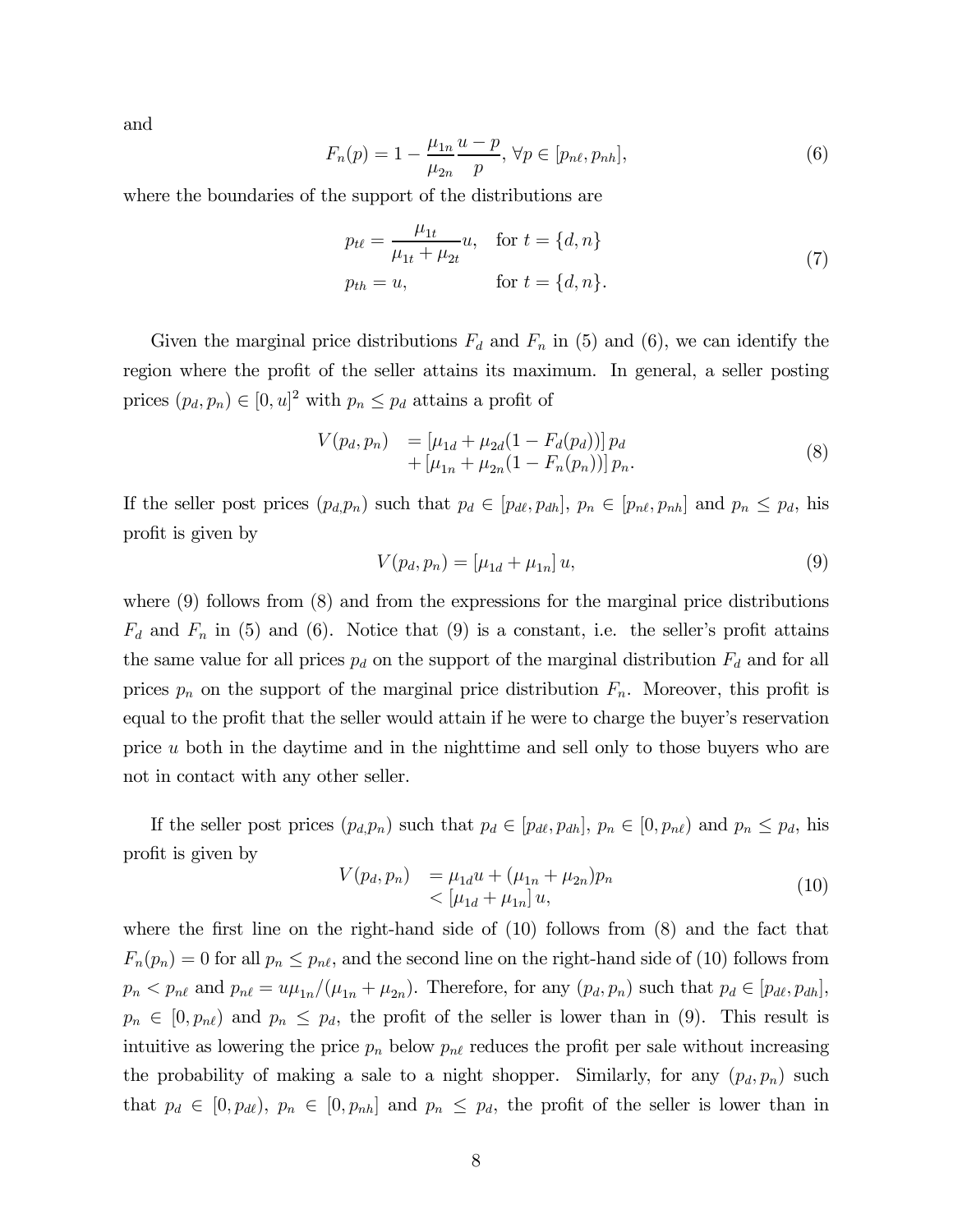(9), as lowering the price  $p_d$  below  $p_{d\ell}$  reduces the profit per sale without increasing the probability of making a sale to a daytime shopper. Finally, as established in section 3.1, the seller is indifferent between posting the prices  $(p_d, p_n)$  with  $p_n > p_d$  and the prices  $(p_d, p_d).$ 

Taken together, the above observations imply that the seller's profit attains its maximum for all prices  $(p_d, p_n)$  such that  $p_d \in [p_{d\ell}, p_{dh}], p_n \in [p_{n\ell}, p_{nh}]$  and  $p_n \leq p_d$ , and it attains strictly less than the maximum for all other prices such that  $p_n \leq p_d$ . Therefore, an equilibrium such that all sellers post a nighttime price lower than the daytime price and where the marginal price distributions  $F_d$  and  $F_n$  are given as in (5) and (6) exists if and only if we can find a joint price distribution  $G$  such that: (a) the support of  $G$  lies in the region of prices  $(p_d, p_n)$  with  $p_d \in [p_{d\ell}, p_{dh}], p_n \in [p_{n\ell}, p_{nh}]$  and  $p_n \leq p_d$ ; (b) the joint price distribution G generates the marginals  $F_d$  and  $F_n$ .

Clearly, a necessary condition for the existence of the desired equilibrium is that the marginal distribution of prices in the daytime first order stochastically dominates the marginal distribution of prices in the nighttime, i.e.  $F_d(p) \leq F_n(p)$  for all  $p \in [0, u]$ . From (5) and (6), it follows that  $F_d(p) \leq F_n(p)$  is equivalent to  $\mu_{1d}/\mu_{2d} \geq \mu_{1n}/\mu_{2n}$ . Moreover, the condition  $F_d(p) \leq F_n(p)$  or, equivalently,  $\mu_{1d}/\mu_{2d} \geq \mu_{1n}/\mu_{2n}$  is also sufficient for the existence of the desired equilibrium. To see why this is the case, suppose that the distribution of sellers over night prices is the  $F_n$  in (6) and a seller who posts  $p_n$  in the nighttime posts the price  $g(p_n)$  in the daytime, where

$$
g(p_n) = \left[\frac{\mu_{1n}}{\mu_{2n}}u + \left(\frac{\mu_{1d}}{\mu_{2d}} - \frac{\mu_{1n}}{\mu_{2n}}\right)p_n\right]^{-1} \frac{\mu_{1d}}{\mu_{2d}}p_n.
$$
 (11)

Given that sellers post  $(g(p_n), p_n)$ , it is immediate to verify that the marginal distribution of prices in the afternoon is the  $F_d$  in (5). Moreover, if  $\mu_{1d}/\mu_{2d} \ge \mu_{1n}/\mu_{2n}$ , it is easy to verify that the support of the joint price distribution G lies in the region  $p_d \in [p_{d\ell}, u]$ ,  $p_n \in [p_{n\ell}, u]$ , and  $p_n \leq p_d$ .

Overall, the necessary and sufficient condition for the existence of the desired equilibrium is

$$
\frac{\mu_{1d}}{\mu_{2d}} \ge \frac{\mu_{1n}}{\mu_{2n}}.\tag{12}
$$

In words, the necessary and sufficient condition (12) states that the ratio of captive buyers–i.e. buyers who are in contact with a particular seller and nobody else–to noncaptive buyers–i.e. buyers who are in contact with a particular seller and a second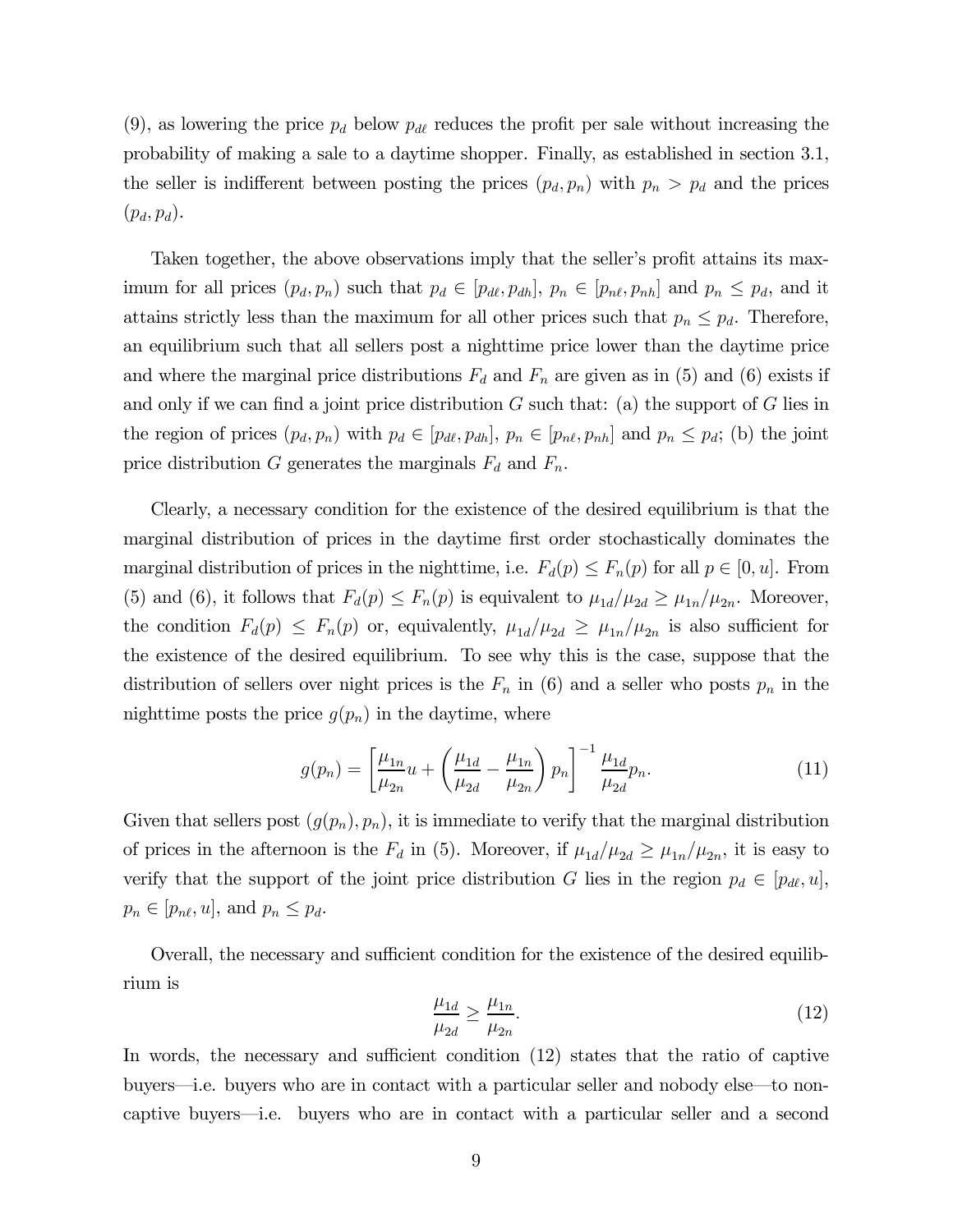one–must be greater in the day than at night.

In what follows, we vary the parameters of the model  $(\alpha_x, \beta_x, \alpha_y, \beta_y)$  and verify whether condition  $(12)$  is satisfied.

**Case 1:** Buyers of type  $x$  are in contact with fewer sellers than buyers of type  $y$  and are less likely to shop at night, i.e.  $\alpha_x > \alpha_y$  and  $\beta_x > \beta_y$ . Using (2)-(3) and (5)-(6), it is straightforward to verify that  $\alpha_x > \alpha_y$  and  $\beta_x > \beta_y$  imply  $\mu_{1d}/\mu_{2d} > \mu_{1n}/\mu_{2n}$  and  $F_d < F_n$ . Since condition (12) is satisfied, there exists a joint price distribution G whose support lies on the required region and that generates the marginals  $F_d$  and  $F_n$  in (5) and (6). Moreover, since  $F_d < F_n$ , any such joint price distribution G must be such that a positive measure of sellers posts a strictly lower price at night than during the day. Hence, the equilibrium features price dispersion both across stores–in the sense that the marginal price distributions  $F_d$  and  $F_n$  are non-degenerate—and within stores—in the sense that a positive measure of sellers sells the good at different prices during different times of the day. As in Butters (1977) and Burdett and Judd (1983), price dispersion across stores emerges because the equilibrium price distribution makes sellers indifferent between posting a high price, enjoying a high profit margin and selling a small quantity of the good and posting a low price, enjoying a low profit margin and selling a large quantity of the good. As in Conslik, Gerstner and Sobel (1984), price dispersion within stores emerges because, when  $\alpha_x > \alpha_y$  and  $\beta_x > \beta_y$ , sellers have the incentive and the opportunity to price discriminate between different types of buyers. Indeed, since the two types of buyers differ in their likelihood to shop at night, sellers face a different composition of buyers in the two times of the day. Moreover, since the type of buyer who is more likely to shop at night is also the type of buyer who is in contact with more sellers, sellers face more competition at night. As a result, sellers find it optimal to post lower prices–in the sense of first order stochastic dominance–at night than during the day.

**Case 2:** Buyers of type x are in contact with fewer sellers than buyers of type y and they are more likely to shop at night, i.e.  $\alpha_x > \alpha_y$  and  $\beta_x < \beta_y$ . Using (2)-(3) and (5)-(6), one can verify that  $\alpha_x > \alpha_y$  and  $\beta_x < \beta_y$  imply  $\mu_{1d}/\mu_{2d} < \mu_{1n}/\mu_{2n}$ . Since condition (12) is violated, there exists no joint price distribution  $G$  whose support is on the required region and that generates the marginals  $F_d$  and  $F_n$  in (5) and (6). Let us explain this result. Since the two types of buyers differ with respect to their ability to shop at night, sellers face a different composition of buyers in the two times of the day. Moreover, since the type of buyer who is more likely to shop at night is in contact with fewer sellers, sellers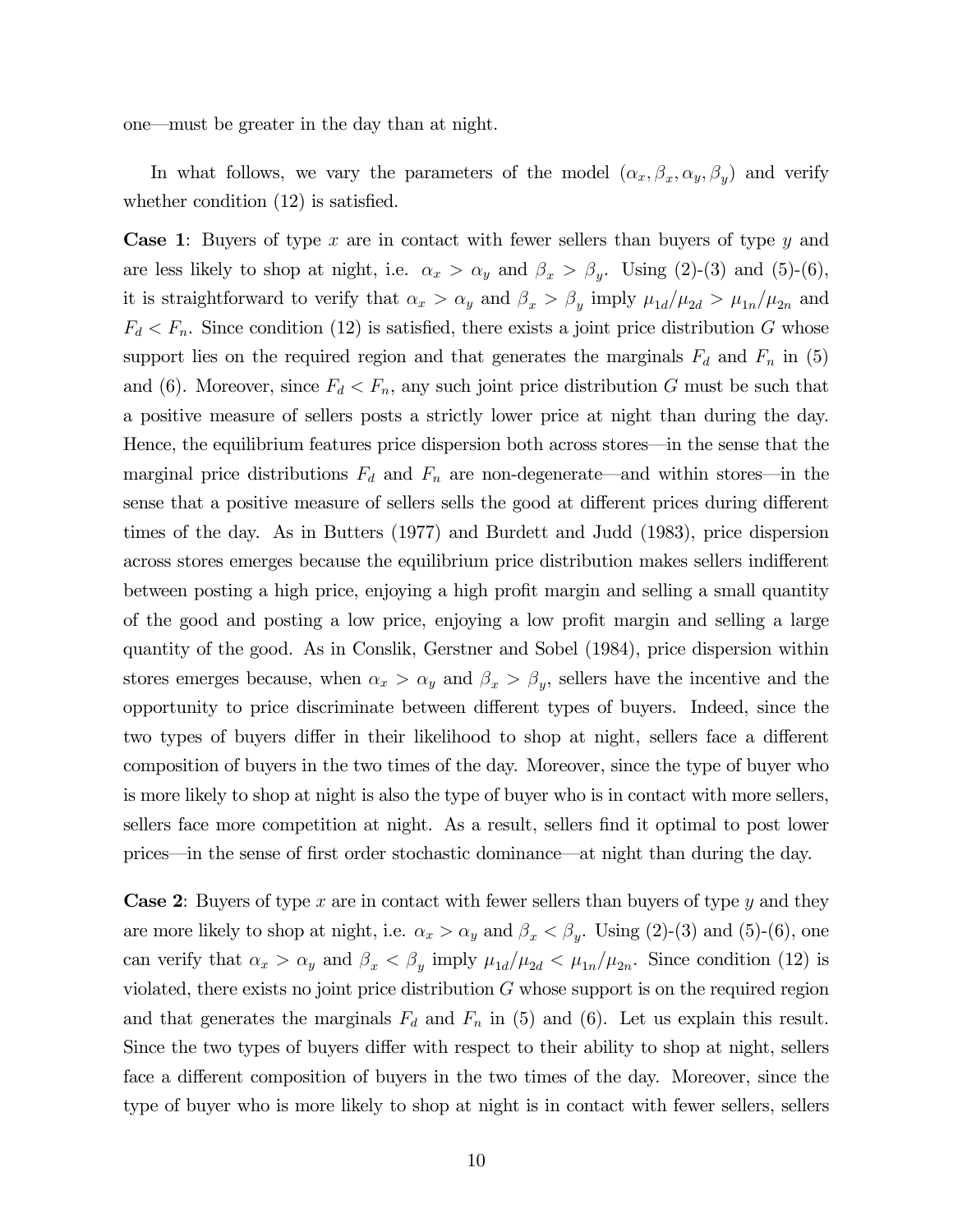face less competition at night. Hence, sellers would like to post higher prices at night than during the day but this would induce. But this is not compatible with equilibrium, as it would induce buyers who can shop at night to visit the sellers during the day.

In between cases 1 and 2, there are two knife-edge cases.

**Case 3:** Buyers of type x are in contact with fewer sellers than buyers of type y, but are equally likely to shop at night, i.e.  $\alpha_x \ge \alpha_y$  and  $\beta_x = \beta_y$ . Using (2) and (3), it is straightforward to verify that  $\alpha_x \ge \alpha_y$  and  $\beta_x = \beta_y$  imply that  $\mu_{1d}/\mu_{2d} = \mu_{1n}/\mu_{2n}$ . In turn, using (5) and (6), it is immediate to verify that  $\mu_{1d}/\mu_{2d} = \mu_{1n}/\mu_{2n}$  implies  $F_d = F_n$ . Since  $\mu_{1d}/\mu_{2d} = \mu_{1n}/\mu_{2n}$ , we know that there exists a joint price distribution G whose support lies in the required region and that generates the marginals  $F_d$  and  $F_n$ . Moreover, since  $F_d = F_n$  and all sellers must post a nighttime price non-smaller than their daytime price, the only equilibrium  $G$  is the one where every seller posts the same price at both times of day. Hence, while the equilibrium features price dispersion across sellers, it does not feature price dispersion within sellers. This result is intuitive. Since the two types of buyers are equally likely to shop at night, sellers faces the same composition of buyers and, hence, the same amount of competition in the daytime and in the nighttime. For this reason, the equilibrium marginal price distribution is the same in the two times of day. And, since sellers post a lower price at night than during the day, this implies that every individual seller must always post the same price.

**Case 4:** Buyers of type x are in contact with the same number of sellers as buyers of type y, but they are less likely to shop at night, i.e.  $\alpha_x = \alpha_y$  and  $\beta_x > \beta_y$ . Again, it is straightforward to verify that  $\alpha_x = \alpha_y$  and  $\beta_x > \beta_y$  imply  $\mu_{1d}/\mu_{2d} = \mu_{1n}/\mu_{2n}$  and  $F_d = F_n$  which, in turn, implies that every seller posts the same price during the daytime and the nighttime. This result is also intuitive. Since the two types of buyers differ with respect to their ability to shop at night, a seller faces a different composition of buyers in the daytime and in the nighttime. However, since the two types of buyers are in contact with the same number of sellers, this difference in composition does not translate into a difference in competition. As a result, the equilibrium marginal price distribution during the day is the same as during the night, and every individual seller must always post the same price.

The above analysis is summarized in Proposition 1.

**Proposition 1.** An equilibrium G in which sellers post prices  $(p_d, p_n) \in [0, u]^2$  with  $p_n \leq p_d$  and such that the marginal price distributions  $F_d$  and  $F_n$  are as in (5) and (6)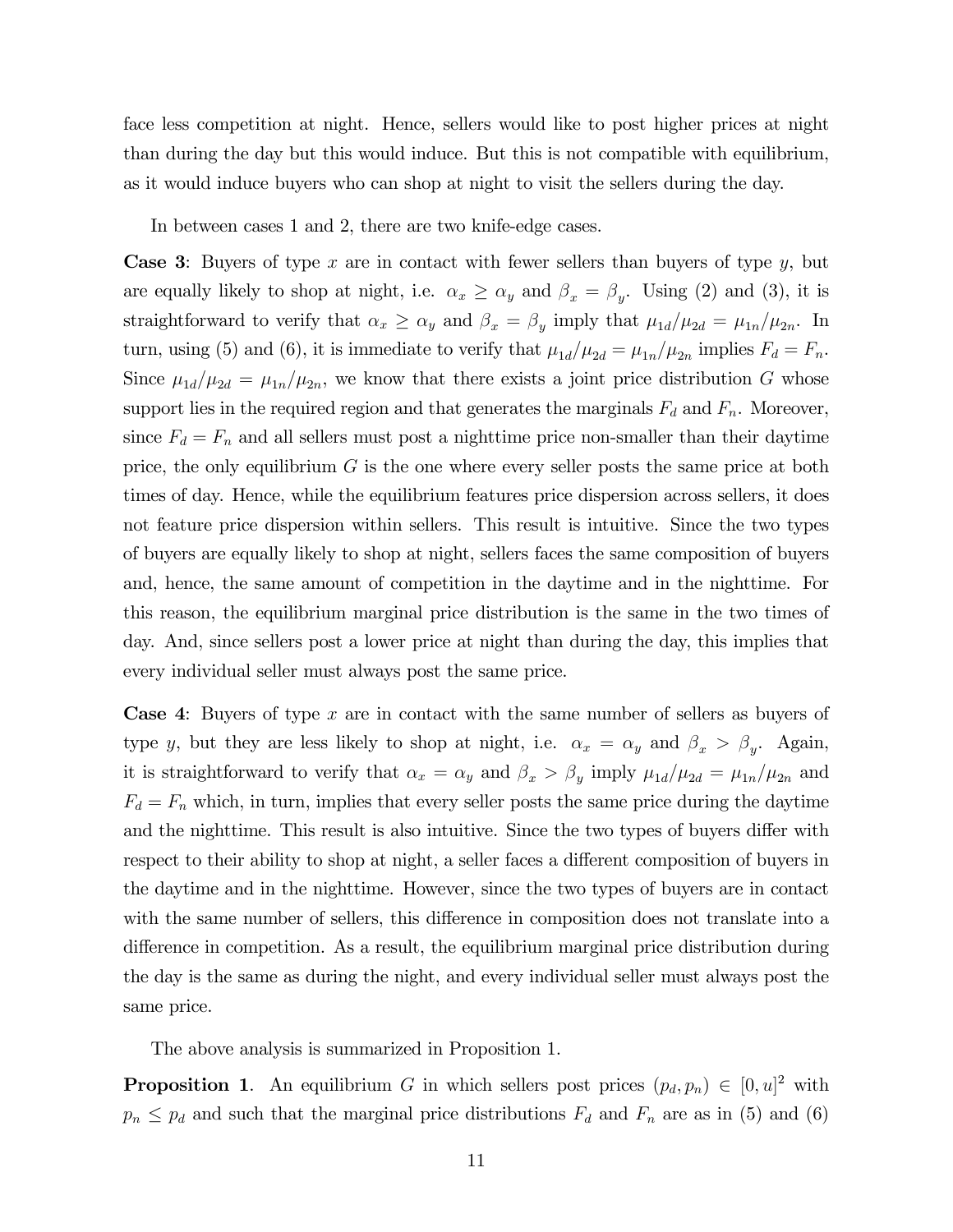exists if and only if  $\alpha_x = \alpha_y$  or  $\beta_x \ge \beta_y$ . If  $\alpha_x > \alpha_y$  and  $\beta_x > \beta_y$ , the equilibrium features price dispersion across and within sellers. If either  $\alpha_x = \alpha_y$  or  $\beta_x = \beta_y$ , the equilibrium features price dispersion across sellers, but not within sellers.

#### 3.3 Equilibrium without within-store price dispersion

In this section, we look for an equilibrium in which the joint price distribution,  $G$ , is such that every seller posts the same price for the good during the day and during the night and such that the marginal distribution of daytime and nighttime prices is given by

$$
F_d(p) = F_n(p) = 1 - \frac{\mu_{1n} + \mu_{1d}}{\mu_{2n} + \mu_{2d}} \frac{u - p}{p}, \forall p \in [p_\ell, p_h],
$$
\n(13)

where the boundaries of the support of the distributions are

$$
p_{\ell} = \frac{\mu_{1n} + \mu_{1d}}{\mu_{1n} + \mu_{1d} + \mu_{2n} + \mu_{2d}} u, \quad p_h = u.
$$
 (14)

First, consider a seller posting the prices  $(p, p)$  with  $p \in [p_\ell, p_h]$ . This seller obtains a profit of

$$
V(p,p) = \left[\mu_{1d} + \mu_{1n} + (\mu_{2d} + \mu_{2n})\frac{\mu_{1d} + \mu_{1n}}{\mu_{2d} + \mu_{2n}}\frac{u - p}{p}\right]p
$$
  
=  $[\mu_{1d} + \mu_{1n}]u$ . (15)

The first line on the right-hand side of (15) follows from (8) and the expression for the marginal price distributions  $F_d$  and  $F_n$  in (13). The second line on the right-hand side of (15) follows from algebraic manipulation of the first. Notice that the second line on the right-hand side of (15) is a constant. That is, the seller attains the same profit by posting any prices  $(p, p)$  on the support of the joint distribution G. Moreover, this profit is equal to the profit that the seller would attain if he were to charge the buyer's reservation price both in the daytime and in the nighttime and sell only to those buyers who are not in contact with any other seller.

Second, consider a seller posting prices  $(p_d, p_n)$ , with  $p_d \in [p_\ell, p_h]$ ,  $p_n \in [p_\ell, p_h]$  and  $p_n \leq p_d$ . This seller obtains a profit of

$$
V(p_d, p_n) = \left[\mu_{1d} + \mu_{2d} \frac{\mu_{1d} + \mu_{1n}}{\mu_{2d} + \mu_{2n}} \frac{u - p_d}{p_d}\right] p_d
$$
  
+ 
$$
\left[\mu_{1n} + \mu_{2n} \frac{\mu_{1d} + \mu_{1n}}{\mu_{2d} + \mu_{2n}} \frac{u - p_n}{p_n}\right] p_n.
$$
 (16)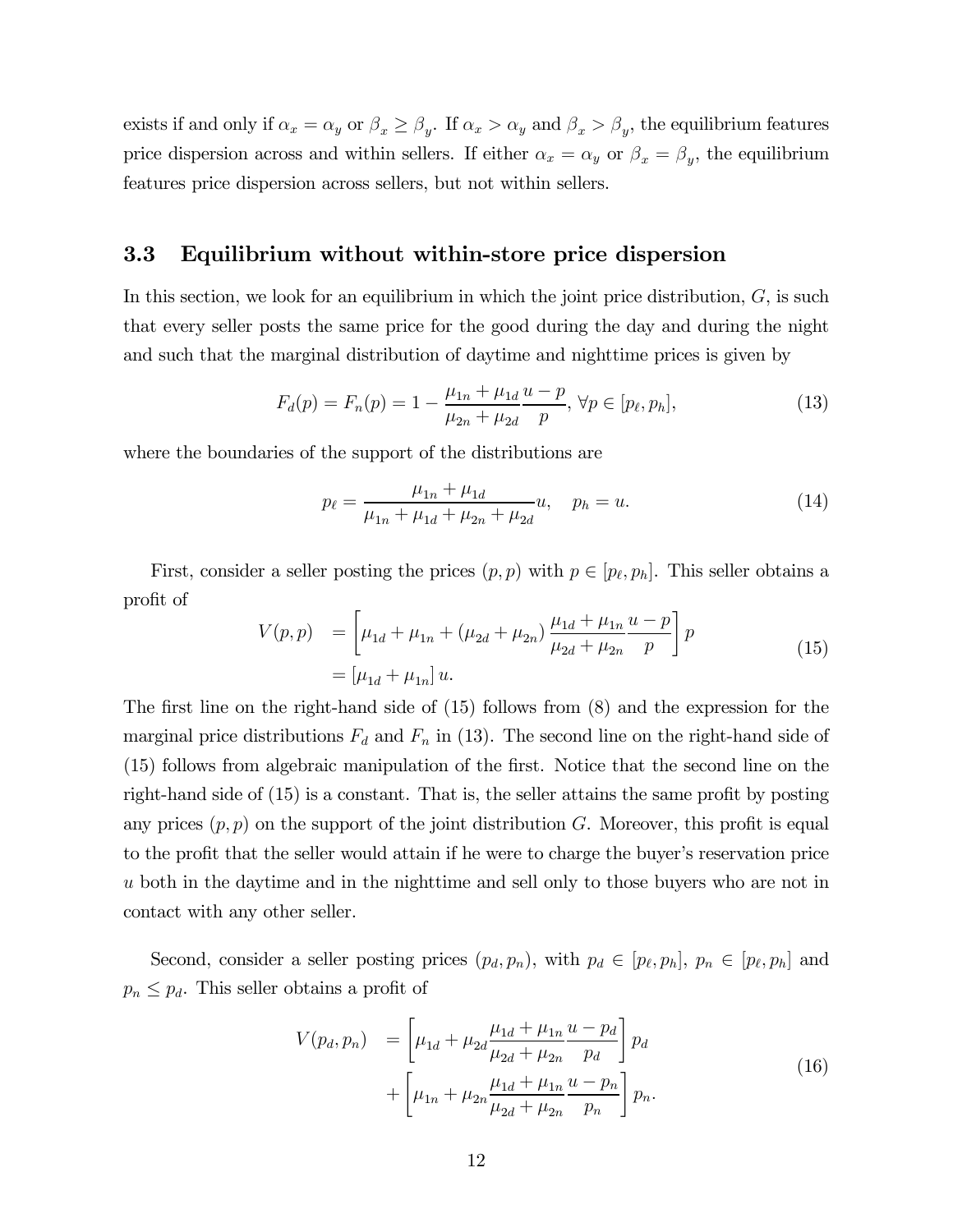Notice that the derivative of the seller's profit with respect to the nighttime price,  $p_n$ , is strictly positive if  $\mu_{1n}/\mu_{2n} < \mu_{1d}/\mu_{2d}$ ; it is zero if  $\mu_{1n}/\mu_{2n} = \mu_{1d}/\mu_{2d}$ ; and it is negative if  $\mu_{1n}/\mu_{2n} > \mu_{1d}/\mu_{2d}$ . Hence, if the seller posts prices  $(p_d, p_n)$  with  $p_d \in [p_\ell, p_h]$ ,  $p_n \in [p_\ell, p_h)$ and  $p_n \leq p_d$ , he attains a profit non-greater than (15) if and only if  $\mu_{1n}/\mu_{2n} \leq \mu_{1d}/\mu_{2d}$ .

Third, consider a seller posting prices  $(p_d, p_n)$ , with  $p_d \in [p_\ell, p_h]$ ,  $p_n \in [0, p_\ell]$  and  $p_n \leq p_d$ . This seller's profit is lower than what he could attain by posting the prices  $(p_d, p_{\ell})$ , as lowering the price  $p_n$  below  $p_{\ell}$  reduces the profit per sale without increasing the probability of making a sale to a night shopper. Similarly, for any  $(p_d, p_n)$  such that  $p_d \in [0, p_t), p_n \in [0, p_h]$  and  $p_n \leq p_d$ , the seller's profit is lower than what he could attain by posting the prices  $(p_{\ell}, p_n)$ , as lowering the price  $p_d$  below  $p_{\ell}$  reduces the profit per sale without the probability of making a sale to a day shopper. Finally, as established in section 3.1, the seller is indifferent between posting the prices  $(p_d, p_n)$  with  $p_n > p_d$  and the prices  $(p_d, p_d)$ .

From the above observations, it follows that the seller's profit is maximized everywhere on the support of the joint price distribution  $G$  if and only if

$$
\frac{\mu_{1n}}{\mu_{2n}} \le \frac{\mu_{1d}}{\mu_{2d}}.\tag{17}
$$

In words, the necessary and sufficient condition (17) states that the ratio of captive buyers to non-captive buyers must be greater at night than during the day. Notice that condition (17) is the opposite as condition (12) and, hence, for any values of the parameters, there exists either the type of equilibrium studied in Subsection 3.2 or the type of equilibrium studied in this subsection. Moreover, the two types of equilibria coexist only when  $\mu_{1n}/\mu_{2n} = \mu_{1d}/\mu_{2d}$ , which is a knife-edge configuration of parameters.

In particular, we have the following cases.

**Case 1** Buyers of type x are in contact with fewer sellers than buyers of type y and are less likely to shop at night, i.e.  $\alpha_x > \alpha_y$  and  $\beta_x > \beta_y$ . When  $\alpha_x > \alpha_y$  and  $\beta_x > \beta_y$ , condition (17) is violated and, hence, there is no equilibrium in which all sellers post the same price at both times of day, and the marginal price distributions  $F_d$  and  $F_n$  are given by (13). Intuitively, when  $\alpha_x > \alpha_y$  and  $\beta_x > \beta_y$ , sellers face more competition at night than during the day. For this reason, sellers have an incentive to post lower prices–in the sense of first order stochastic dominance–at night than during the day.

**Case 2:** Buyers of type x are in contact with fewer sellers than buyers of type y and they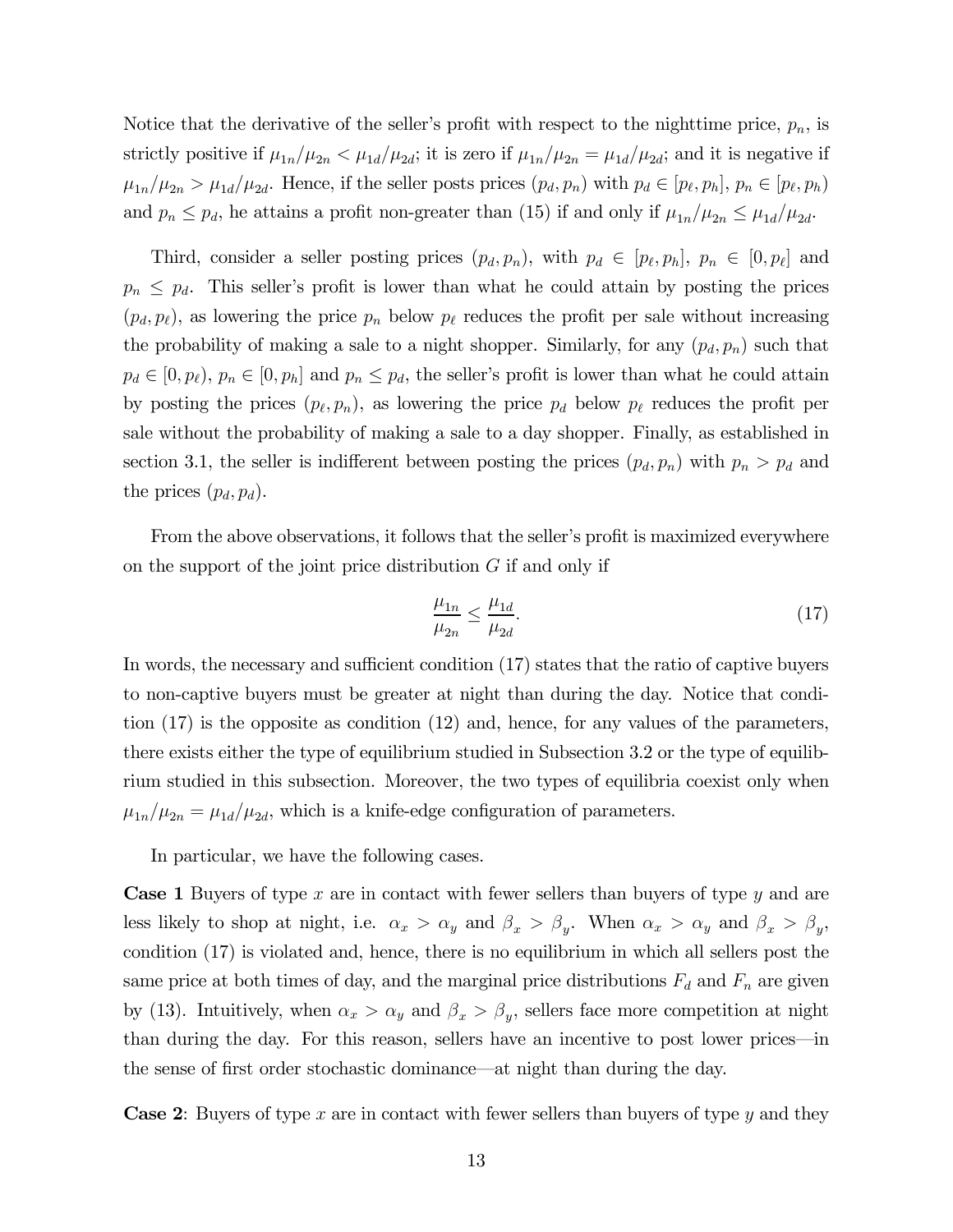are more likely to shop at night, i.e.  $\alpha_x > \alpha_y$  and  $\beta_x < \beta_y$ . When  $\alpha_x > \alpha_y$  and  $\beta_x < \beta_y$ , condition (17) is satisfied and, hence, there exists an equilibrium in which all sellers post the same price at both times of day, and the marginal price distributions  $F_d$  and  $F_n$  are given by (13). In this equilibrium, there is price dispersion across stores–in the sense that different sellers post different prices–but no price dispersion within stores–in the sense that every seller posts the same price at all times. Intuitively, when  $\alpha_x > \alpha_y$  and  $\beta_x < \beta_y$ , sellers face more competition during the day than at night. For this reason, sellers want to post a nighttime price as high as possible. However, sellers cannot post a nighttime price higher than the daytime price or, else, buyers who can shop at night will purchase the good during the day. As a result, sellers post a nighttime price equal to the daytime price.

In between cases 1 and 2, there are two knife-edge cases. In these cases, the type of equilibrium that we considered in Subsection 3.2 and the type of equilibrium that we are considering here coexist and coincide.

**Case 3:** Buyers of type  $x$  are in contact with fewer sellers than buyers of type  $y$ , but are equally likely to shop at night, i.e.  $\alpha_x \ge \alpha_y$  and  $\beta_x = \beta_y$ . In this case, condition (17) holds with equality. Therefore, there exists an equilibrium in which sellers post the same price during the day and during the night, and the marginal price distributions  $F_d$  and  $F_n$  are given as in (13). Intuitively, when  $\alpha_x \ge \alpha_y$  and  $\beta_x = \beta_y$ , sellers face the same composition of buyers during the day and during the night and, hence, they have no incentive to vary their price over time. Notice that, when  $\alpha_x \ge \alpha_y$  and  $\beta_x = \beta_y$ , condition (12) holds as well and, hence, there exists also an equilibrium in which the marginal price distributions  $F_d$  and  $F_n$  are given as in (5) and (6). However, as discussed in the previous subsection, this equilibrium is also such that sellers post the same price in the two periods. Moreover, it is immediate to see that the marginal price distributions  $F_d$  and  $F_n$  in (5) and (6) are the same as in (13). Hence, the two types of equilibria coexist and are identical.

**Case 4:** Buyers of type  $x$  are in contact with the same number of sellers as buyers of type y, but they are less likely to shop at night, i.e.  $\alpha_x = \alpha_y$  and  $\beta_x \ge \beta_y$ . In this case, condition (17) holds with equality. Therefore, there exists an equilibrium in which sellers post the same price during the day and during the night, and the marginal price distributions  $F_d$  and  $F_n$  are given as in (13). Intuitively, when  $\alpha_x = \alpha_y$  and  $\beta_x \ge \beta_y$ , sellers face a different composition of buyers during the day and during the night but this difference in composition does not translate into a difference in competition because both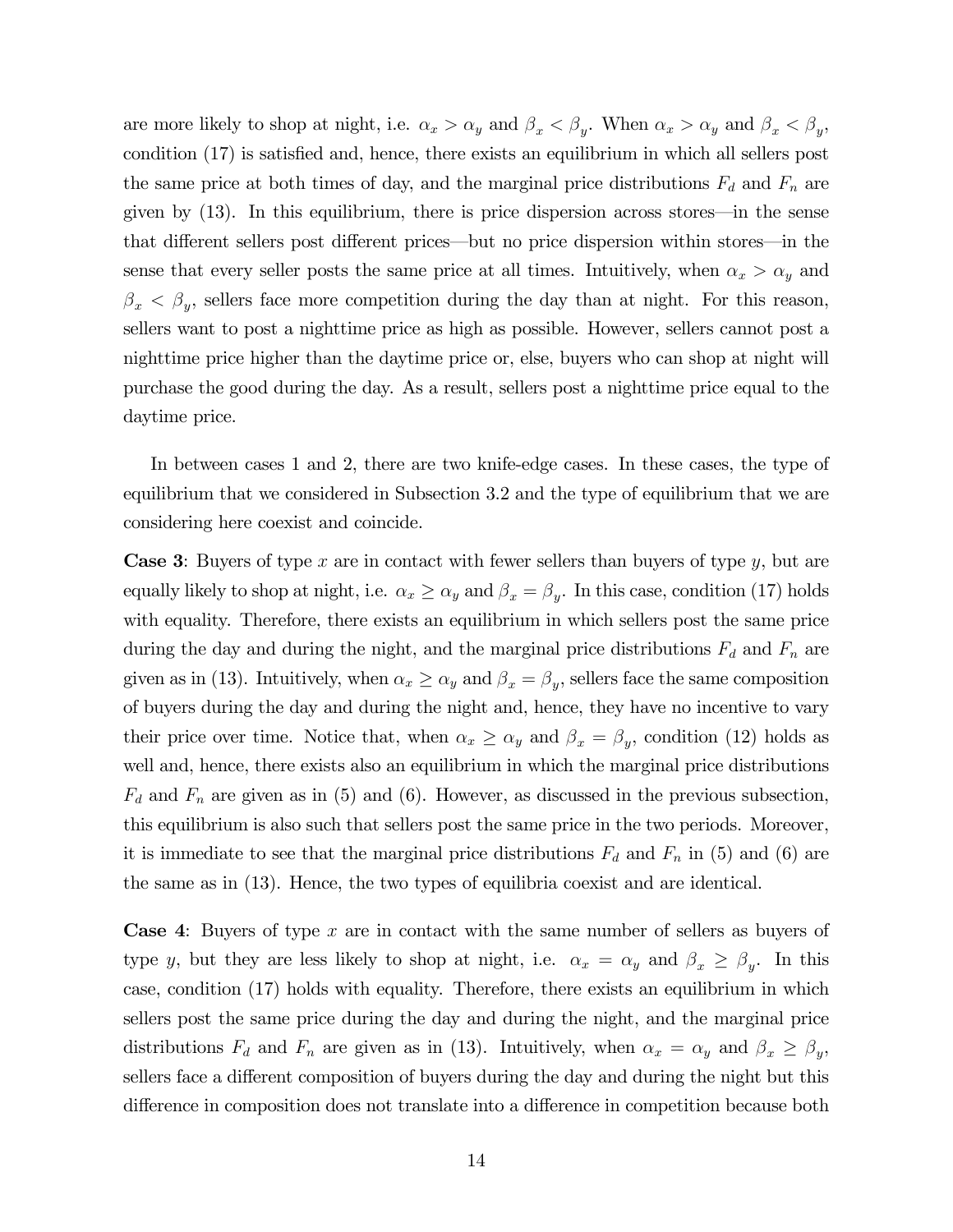types of buyers are in contact with the same number of sellers. For this reason, sellers have no incentive to vary their price over time. Notice that, also when  $\alpha_x = \alpha_y$  and  $\beta_x \ge \beta_y$ , this equilibrium coexists and coincides with the one studied in Subsection 3.2.

The above analysis is summarized in Proposition 2.

**Proposition 2.** An equilibrium  $G$  in which all sellers post the same price in the morning and in the afternoon and in which the marginal price distributions  $F_d$  and  $F_n$  are given as in (13) exists if and only if  $\alpha_x = \alpha_y$  or  $\beta_x \le \beta_y$ .

#### 3.4 Other equilibria

The final step of the analysis is to rule out the existence of any type of equilibrium different from those studied in Subsections 3.2 and 3.3. To this aim, consider an equilibrium distribution of sellers over prices,  $G(p_d, p_n)$ . Let  $F_d(p_d)$  denote the marginal distribution of sellers over daytime prices and as  $m_d(p_d)$  the measure of sellers who post a daytime price of  $p_d$ , i.e. the mass point associated with the price  $p_d$ . Similarly, let  $F_n(p_n)$  denote the marginal distribution of sellers over nighttime prices and as  $m_n(p_n)$  the measure of sellers who post a morning price of  $p_n$ . In light of Lemma 1, we can restrict attention to equilibria in which all sellers post a price  $p_n \leq p_d$  and, consequently, such that the marginal distribution of sellers over their lowest price,  $F_m$ , is equal to  $F_n$ .

In equilibrium, a seller posting prices  $(p_d, p_n)$  with  $p_n \leq p_d$  attains a profit of

$$
V(p_d, p_n) = V_d(p_d) + V_n(p_n),
$$
\n(18)

where  $V_d$  and  $V_n$  are respectively defined as

$$
V_d(p_d) = \left[\mu_{1d} + \mu_{2d} \left(1 - F_d(p_d) + \frac{1}{2} m_d(p_d)\right)\right] p_d, \tag{19}
$$

and

$$
V_n(p_n) = \left[\mu_{1n} + \mu_{2n} \left(1 - F_n(p_n) + \frac{1}{2} m_n(p_n)\right)\right] p_n.
$$
 (20)

In words,  $V_d(p_d)$  denotes the seller's profit from daytime trades. In fact, in the daytime, the seller meets  $\mu_{1d}$  captive buyers and  $\mu_{2d}$  non-captive buyers. A captive buyer purchases the good from the seller with probability one. A non-captive buyer purchases the good from the seller with probability one if he is in contact with a second seller whose price is strictly greater than  $p_d$ , an even that occurs with probability  $1-F_d(p_d)$ , or with probability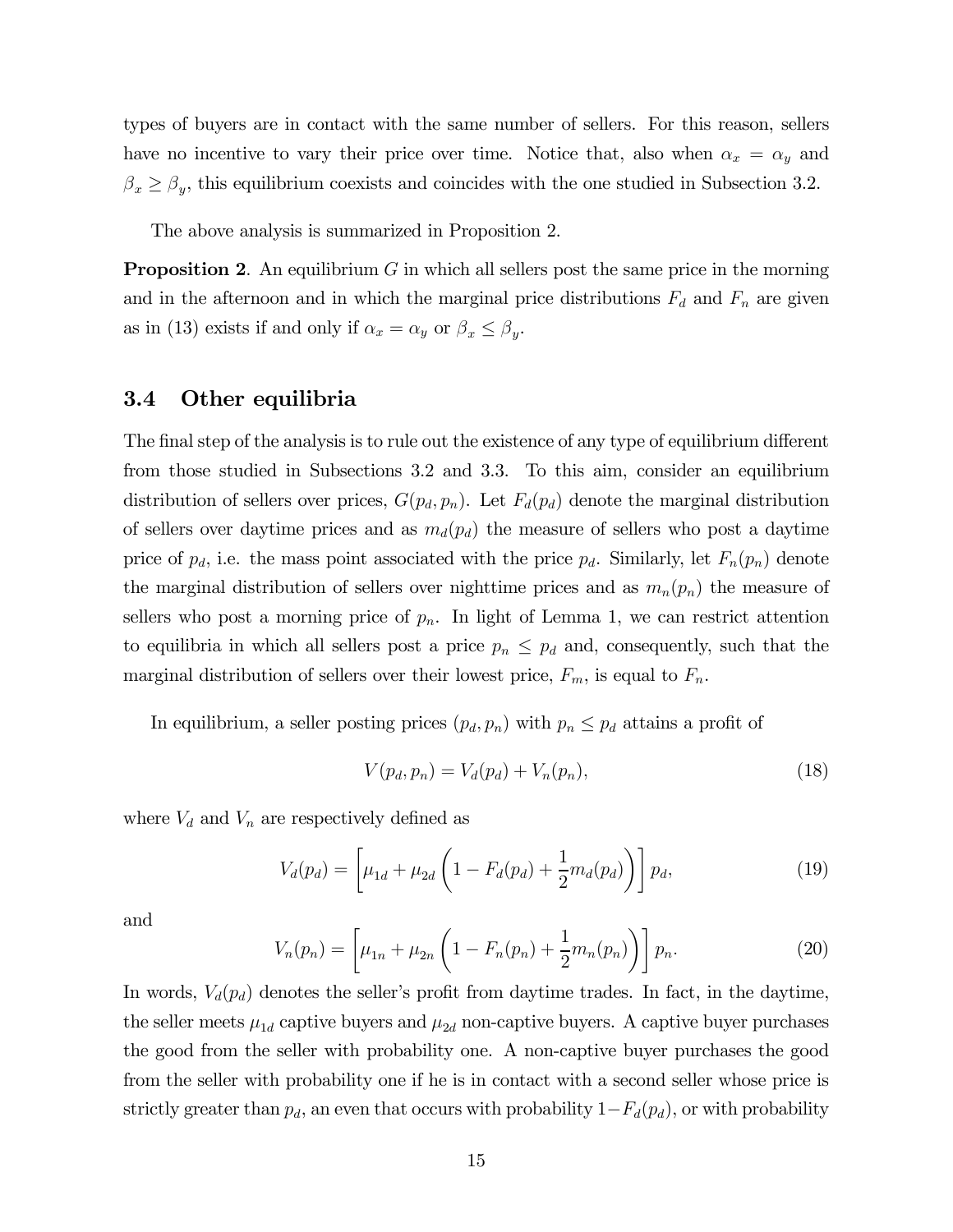$1/2$  if he is contact with a second seller whose price is equal to  $p_d$ , an even that occurs with probability  $m_d(p_d)$ . Similarly,  $V_n(p_n)$  denotes the seller's profit from nighttime trades.

Every price pair  $(p_d, p_n)$  on the support of the distribution G must maximize the profit  $V(p_d, p_n)$  of the seller. We use this property to establish several features of the equilibrium.

**Claim 1.** The marginal price distributions  $F_d$  and  $F_n$  have no mass points.

*Proof*: We begin by proving that  $F_d$  has no mass points. On the way to a contradiction, suppose that there exists an equilibrium G in which  $F_d$  has a mass point at  $p_d^*$ . Consider a seller posting the prices  $(p_d^*, p_n)$  with  $p_n < p_d^*$ . From (18), it follows that this seller can attain a strictly higher profit by posting the prices  $(p_d^* - \epsilon, p_n)$  for some  $\epsilon > 0$  sufficiently small. Hence, no prices  $(p_d^*, p_n)$  with  $p_n < p_d^*$  can be on the support of G. Next, consider a seller posting prices  $(p_d^*, p_d^*)$ . From (18), it follows that this seller can attain a strictly higher profit by choosing the prices  $(p_d^* - \epsilon, p_d^* - \epsilon)$  for some  $\epsilon > 0$  sufficiently small. Hence, the prices  $(p_d^*, p_d^*)$  cannot be on the support of G. Finally, since G is such that every seller posts a price  $p_n$  smaller than  $p_d$ , no prices  $(p_d^*, p_n)$  with  $p_n > p_d^*$  can be on the support of G. We have thus reached a contradiction. The proof that  $F_n$  has no mass points is analogous  $\blacksquare$ 

#### **Claim 2.** The marginal price distribution  $F_d$  has no gaps and  $p_{dh} = u$ .

*Proof*: We first establish that  $F_d$  has no gaps. On the way to a contradiction, suppose that  $F_d$  has a gap between  $p_0$  and  $p_1$  with  $p_1 > p_0$ . Since  $F_d(p_1) = F_d(p_0)$ , a seller posting prices  $(p_0, p_n)$  with  $p_n \leq p_0$  can attain a strictly higher profit by choosing the prices  $(p_1, p_n)$  instead. Hence, the prices  $(p_0, p_n)$  with  $p_n \leq p_0$  cannot be on the support of G. Similarly, since G is such that every seller posts a price  $p_n$  smaller than  $p_d$ , no prices  $(p_0, p_n)$  with  $p_n > p_0$  can be on the support of G. We have thus reached a contradiction. The proof that  $p_{dh} = u$  is analogous.  $\blacksquare$ 

**Claim 3.** Let  $p_{n\ell}$  be the lower bound of the support of the marginal price distribution  $F_n$ . The profit function  $V_n(p_n)$  is weakly increasing in  $p_n$  over the interval  $[p_{n\ell}, u]$ .

*Proof*: On the way to a contradiction, suppose  $V_n(p_n)$  is strictly decreasing over the interval  $(p_0, p_1)$ , with  $p_{n\ell} \leq p_0 < p_1 \leq u$ . If this is the case,  $V_n(p_n) < V_n(p_0)$  for all  $p_n \in (p_0, p_2)$  where  $p_2 > p_1$ . Any seller with a daytime price  $p_d \geq p_2$ , will choose a nighttime price  $p_n$  such that  $p_n \nleq p_d$  and  $p_n \notin (p_0, p_2)$ . Any seller with a daytime price  $p_d \in (p_0, p_2)$ , will choose a nighttime price  $p_n \leq p_0$ . And any seller with a daytime price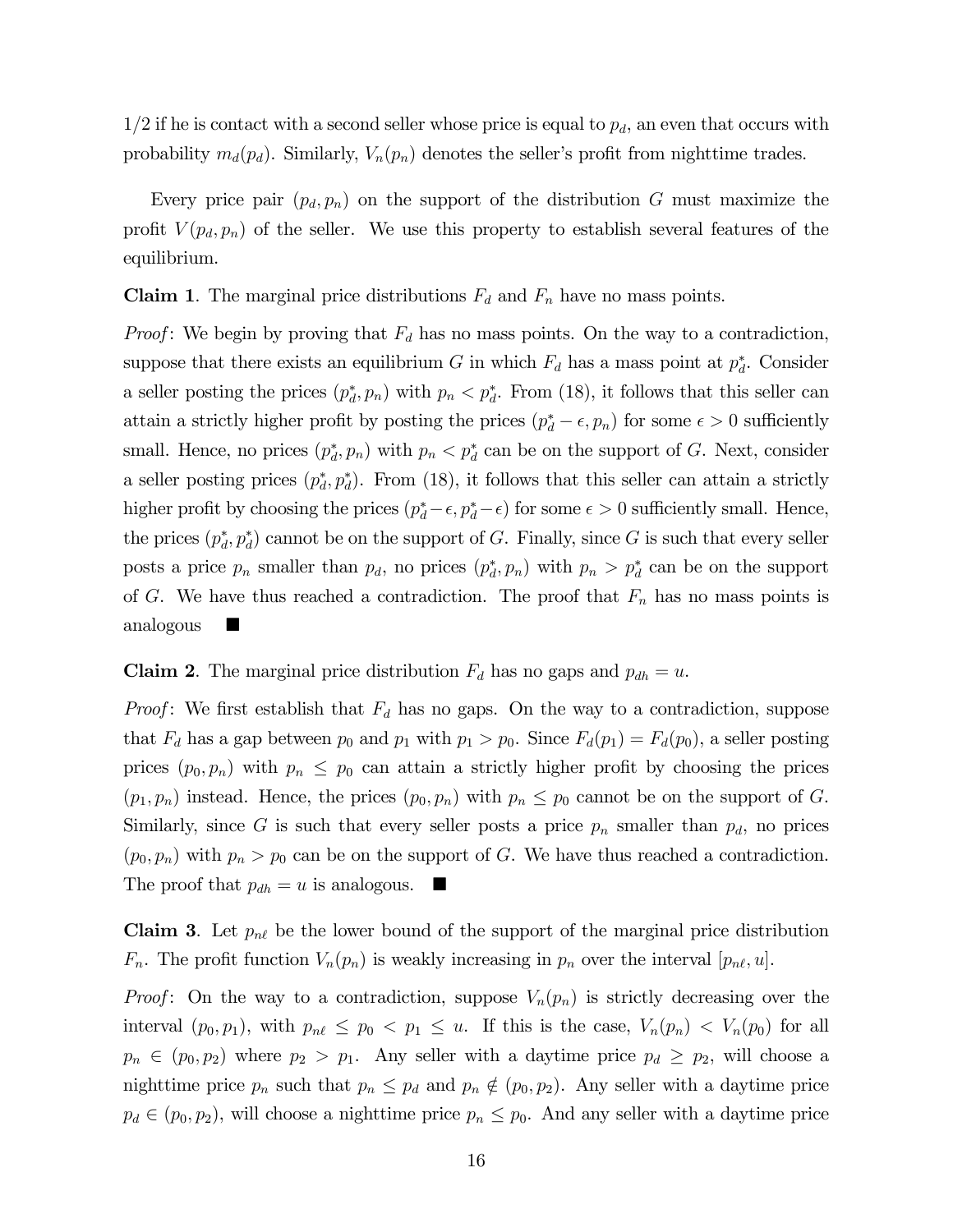$p_d \leq p_0$ , will choose a nighttime price smaller than  $p_d$ . Therefore, the marginal price distribution  $F_n$  has a gap between  $p_0$  and  $p_2$ , i.e.  $F_n(p_n) = F_n(p_0)$  for all  $p \in (p_0, p_2)$ . From (20), it follows that, if  $F_n$  is constant over the interval  $(p_0, p_2)$ , then  $V_n(p)$  is strictly increasing over the interval  $(p_0, p_2)$  which contradicts the assumption that  $V_n(p)$  is strictly decreasing over the interval  $(p_0, p_1)$ .

**Claim 4.** The function  $V_n(p_n)$  is either strictly increasing for all  $p_n \in [p_{n\ell}, u]$ , or it is constant for all  $p_n \in [p_{n\ell}, u]$ .

*Proof:* Suppose  $V_n(p_n)$  is strictly increasing over some region  $(p_0, p_1)$ , where  $p_{n\ell} \leq p_0$  $p_1 \leq u$ . This implies that a seller posting a daytime price  $p_d \geq p_1$  chooses a nighttime price  $p_n \geq p_1$ . A seller posting a daytime price  $p_d \in (p_0, p_1)$  chooses a nighttime price  $p_n = p_d$ . And a seller posting a daytime price  $p_d \le p_0$  must post a nighttime price  $p_n \le p_0$ . Therefore, for all  $p \in (p_0, p_1)$ , the fraction of sellers with a nighttime price smaller than p is equal to the fraction of sellers with a daytime price smaller than p, i.e.  $F_n(p) = F_d(p)$ for all  $p \in (p_0, p_1)$ . Using this fact and  $V(p, p) = V(p_1, p_1)$  for all  $p \in (p_0, p_1)$ , we obtain

$$
F_n(p) = F_n(p_1) - \frac{\mu_{1n} + \mu_{1d} + (\mu_{2n} + \mu_{2d})(1 - F_n(p_1))}{\mu_{2n} + \mu_{2d}} \frac{p_1 - p}{p}, \forall p \in (p_0, p_1).
$$
 (21)

Given the expression for  $F_n$  in (21), we can compute the derivative of the function  $V_n(p_n)$ , which is given by

$$
V'_{n}(p_{n}) = \mu_{1n} - \mu_{2n} \frac{\mu_{1n} + \mu_{1d}}{\mu_{2n} + \mu_{2d}}, \forall p \in (p_{0}, p_{1}).
$$
\n(22)

The derivative is strictly positive if and only if  $\mu_{1n}/\mu_{2n} > \mu_{1d}/\mu_{2d}$ . Thus, if  $\mu_{1n}/\mu_{2n} \le$  $\mu_{1d}/\mu_{2d}$ , the function  $V_n(p_n)$  cannot be strictly increasing over the region  $(p_0, p_1)$  and, in light of Claim 3, it must be constant for all  $p \in [p_{n\ell}, u]$ .

Conversely, suppose  $V_n(p_n)$  is constant over some region  $(p_0, p_1)$  with  $p_0 \geq p_{n\ell}$ . In this case, we can prove that  $\mu_{1n}/\mu_{2n} \leq \mu_{1d}/\mu_{2d}$ . Thus, if  $\mu_{1n}/\mu_{2n} > \mu_{1d}/\mu_{2d}$ , the function  $V_n(p_n)$  cannot be constant over some region  $(p_0, p_1)$  and, in light of Claim 3, it must be strictly increasing for all  $p \in [p_{n\ell}, u]$ .

Now, suppose that the equilibrium is such that  $V_n(p_n)$  is constant over the interval  $[p_{n\ell}, u]$ . In this case, it is straightforward to verify that the marginal distribution of nighttime prices,  $F_n$ , is given as in (5). Moreover, since  $V_n(p_n)$  is constant, the function  $V_d(p_d)$  must also be constant over the interval  $[p_{d\ell}, u]$ . It is also straightforward to verify that this implies that the marginal distribution of daytime prices,  $F_d$ , is given as in (6). Thus, the only equilibrium with a constant  $V_n(p_n)$  is the one characterized in Subsection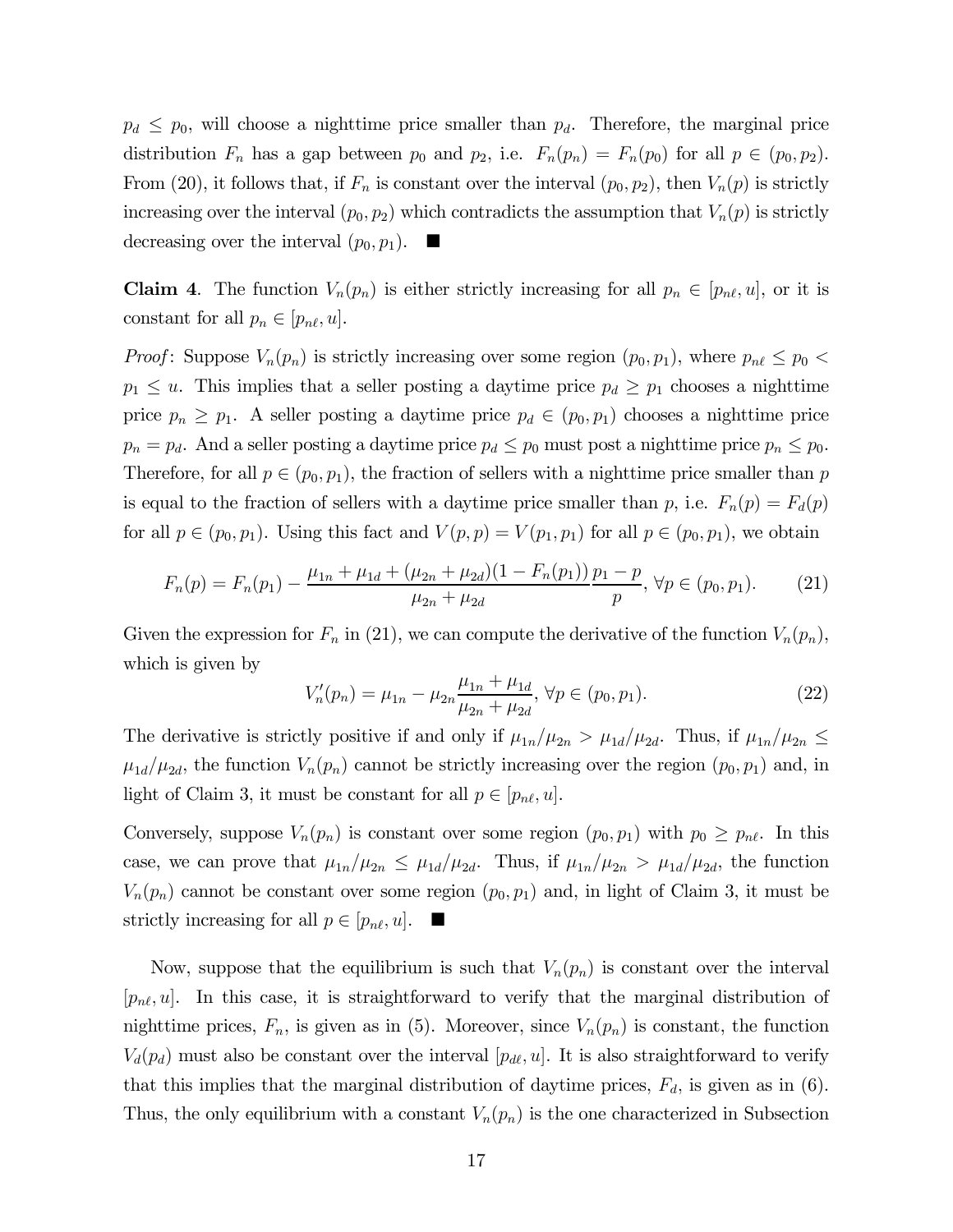3.2.

Next, suppose that the equilibrium is such that the function  $V_n(p_n)$  is strictly increasing over the interval  $[p_{n\ell}, u]$ . In this case, every seller posts the same price in the morning and in the afternoon and the marginal price distributions  $F_d$  and  $F_n$  are identical. In turn, this implies that the marginal price distributions  $F_d$  and  $F_n$  are given as in (13). Thus, the only equilibrium with a strictly increasing  $V_n(p_n)$  is the one characterized in Subsection 3.3.

Thus, we have established the following result.

**Proposition 3.** Any equilibrium  $G$  is such that either: (i) the marginal price distributions  $F_d$  and  $F_n$  are given as in (6) and (7); or (ii) the marginal price distributions  $F_d$  and  $F_n$ are given as in (13).

### 4 Conclusions

We developed a search-theoretic framework that generates equilibrium price dispersion across sellers and within sellers. Price dispersion across sellers obtains because of the buyers are heterogeneous in their ability to shop at different stores. Price dispersion within sellers obtains when the buyers who are better at shopping at different stores are also better at shopping at less different times and, hence, sellers can discriminate between different types of buyers by varying their price over time. Our model is simpler and its predictions richer than standard models of intertemporal price discrimination. Our model could be estimated by extending the econometric techniques developed by Hong and Shum (2006) and Moraga-Gonzales and Wildenbeest (2009).

## References

- [1] Aguiar, M., and E. Hurst. 2007. "Life-Cycle Prices and Production." American Economic Review, 97: 1533-1559.
- [2] Aguirregabiria, V. 1999. "The Dynamics of Markups and Inventories in Retailing Firms." Review of Economic Studies, 66: 275-308.
- [3] Albrecht, J., Postel-Vinay, F., and S. Vroman. 2013. "An Equilibrium Search Model of Synchronized Sales." International Economic Review, 54: 472-493.